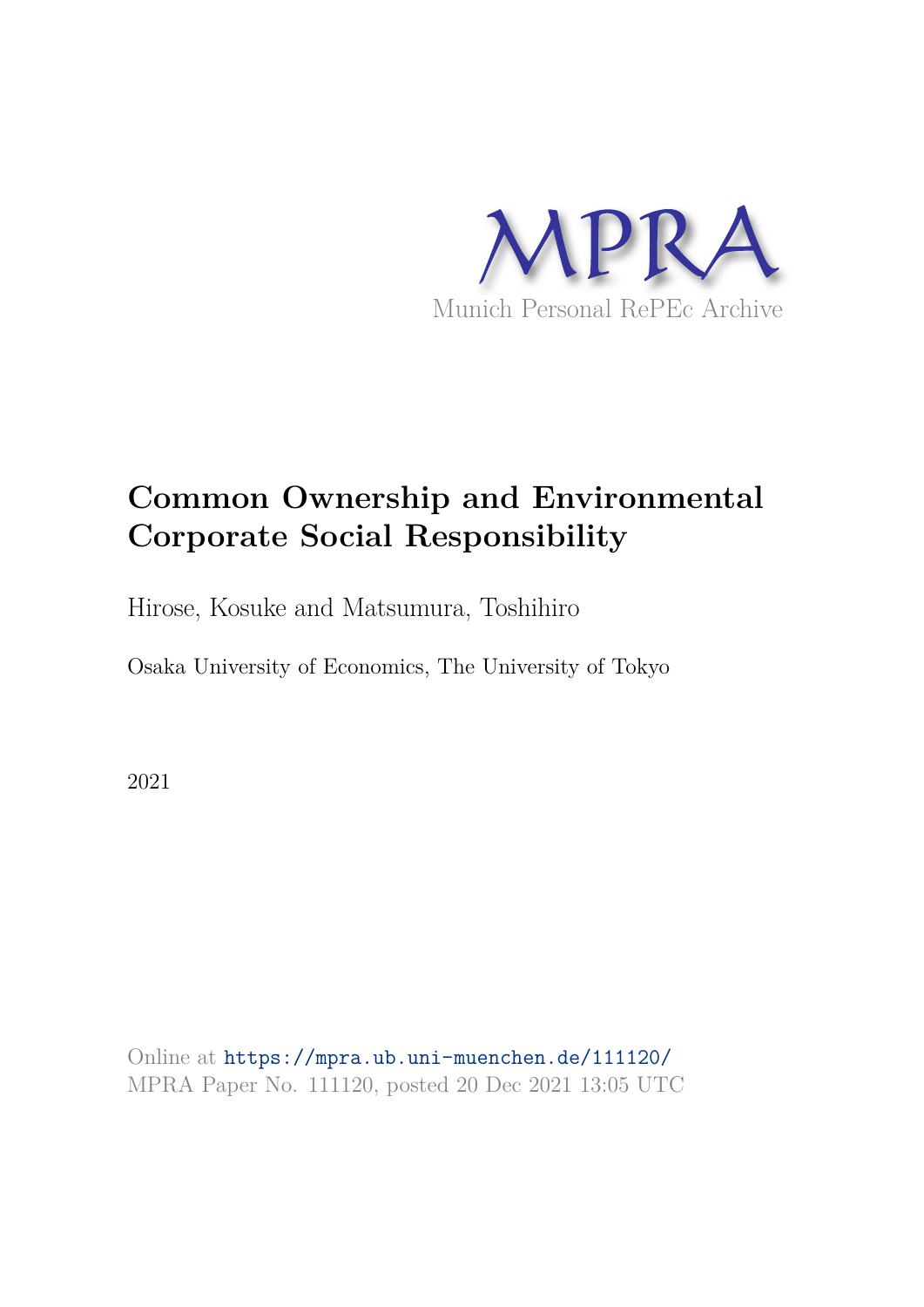# Common Ownership and Environmental Corporate Social Responsibility<sup>∗</sup>

Kosuke Hirose† and Toshihiro Matsumura‡

December 9, 2021

#### Abstract

We theoretically investigate how common ownership (or the extent of collusion in an industry) affects firms' voluntary commitment with emission restrictions and emissions abatement activities in an oligopoly. We find that common ownership reduces emissions by reducing output, and may stimulate emissions abatement activities if the degree of common ownership is small. However, significant common ownership always reduces emissions abatement activities. Additionally, common ownership may or may not improve welfare, depending on the implicit carbon cost.

#### JEL classification codes: M14, Q57, L13

Keywords: corporate social responsibility, anticompetitive effect, voluntary emissions cap, emissions abatement

<sup>∗</sup>This work was supported by JSPS KAKENHI [grant number 19H01494, 19K13703, 21K01398].

<sup>†</sup> Corresponding author: Osaka University of Economics, 2-2-8, Ohsumi, Higashiyodogawa-Ku, Osaka 533-8533, Japan. E-mail: hirose@osaka-ue.ac.jp

<sup>‡</sup> Institute of Social Science, The University of Tokyo, 7-3-1, Hongo, Bunkyo-ku, Tokyo 113-0033, Japan. Phone:(81)-3-5841-4932. Fax:(81)-3-5841-4905. E-mail:matsumur@iss.u-tokyo.ac.jp, ORCID:0000-0003- 0572-6516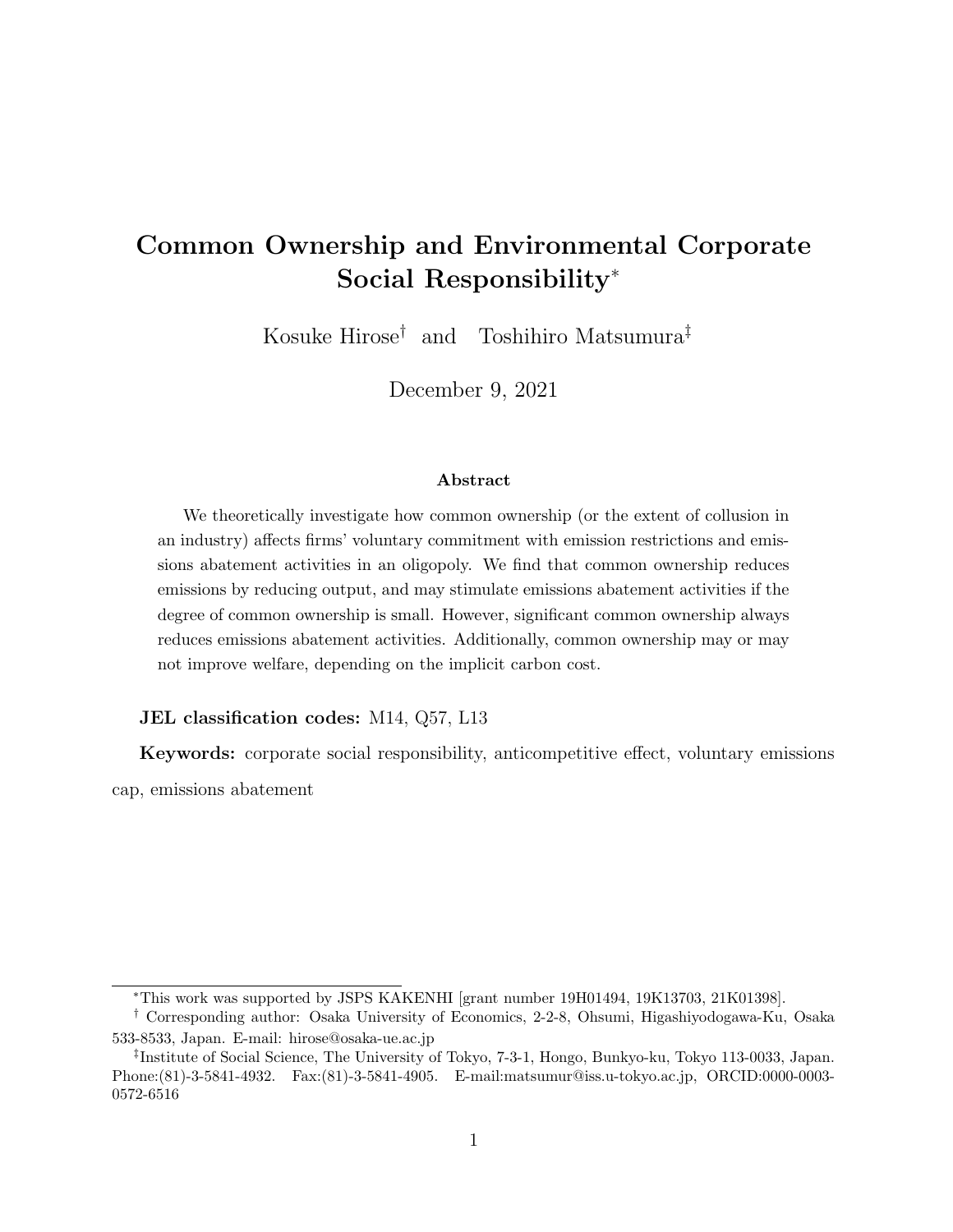#### Highlights

Firms' voluntary commitment with emission restrictions are investigated.

Common ownership affects firms' environmental activities.

Common ownership likely reduces emissions but may reduce emission abatement.

Moderate levels of common ownership improve welfare with high emission costs.

Significant levels of common ownership harm welfare.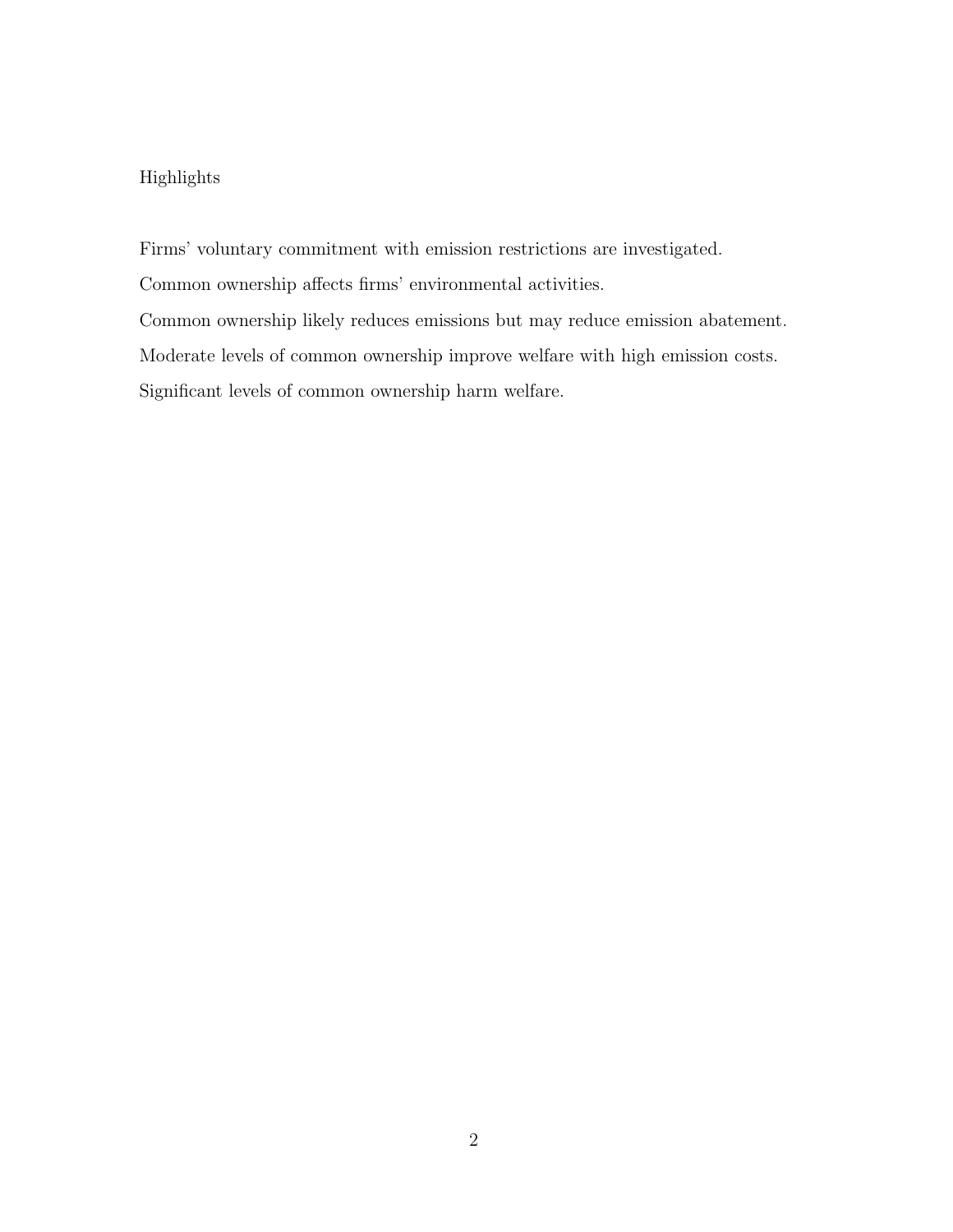### 1 Introduction

Climate change is one of the most serious risks confronting society, and reducing CO2 emissions is an increasingly important policy issue. The basic policy for reducing CO2 emissions is the introduction of market-based instruments such as carbon (emissions) taxes and tradable permits (Pigou,1932; Baumol and Oates, 1988) or mandatory regulations such as emission-intensity or energy-conservation regulations (Helfand, 1991; Holland et al., 2009; Matsumura and Yamagishi, 2017). However, firms' voluntary activities to reduce CO2 emissions are also critical for achieving a net-zero emission society.<sup>1</sup>

Corporate activities that go beyond the legal or regulatory requirements are generally labeled Corporate Social Responsibility (CSR) or Environmental, Social, and Governance (ESG) activities. According to the Governance & Accountability Institute, 90 percent of S&P 500 companies published corporate sustainability reports in  $2019.<sup>2</sup>$  These voluntary actions for reducing CO2 emissions attract attention from academic researchers, policy makers, and investors (Lyon and Maxwell, 2004; Kitzmueller and Shimshack, 2012; Poyago-Theotoky and Yong, 2019; Lee and Park, 2019). Notably, investors' interest in CSR and ESG is evident. During 2020, U.S. sustainable funds received \$51 billion in net flows, a significant increase from the 2019 flows of \$21.4 billion and about 10 times the 2018 flows of \$5.4 billion.<sup>3</sup> Some empirical works suggest that the financial performance of firms believed to be highly concerned with environmental CSR is relatively higher (Margolis et al., 2007), and thus investors' pressure may stem from their profit-maximizing motives (Hirose et al., 2020).

<sup>1</sup>Holland (2012) and Hirose and Matsumura (2020) compare environmental policies from the welfare perspective. See Ino and Matsumura (2021a,b) for a combination of market-based instruments and regulations. See Vogel (2005), McWilliams et al. (2006), and Calveras et al. (2007) for the advantages of a voluntary approach.

<sup>2</sup>https://www.ga-institute.com/research/ga-research-collection/sustainability-reporting-trends/2020 russell-1000-flash-report.html

<sup>3</sup>https://www.morningstar.com/articles/1019195/a-broken-record-flows-for-us-sustainable-funds-againreach-new-heights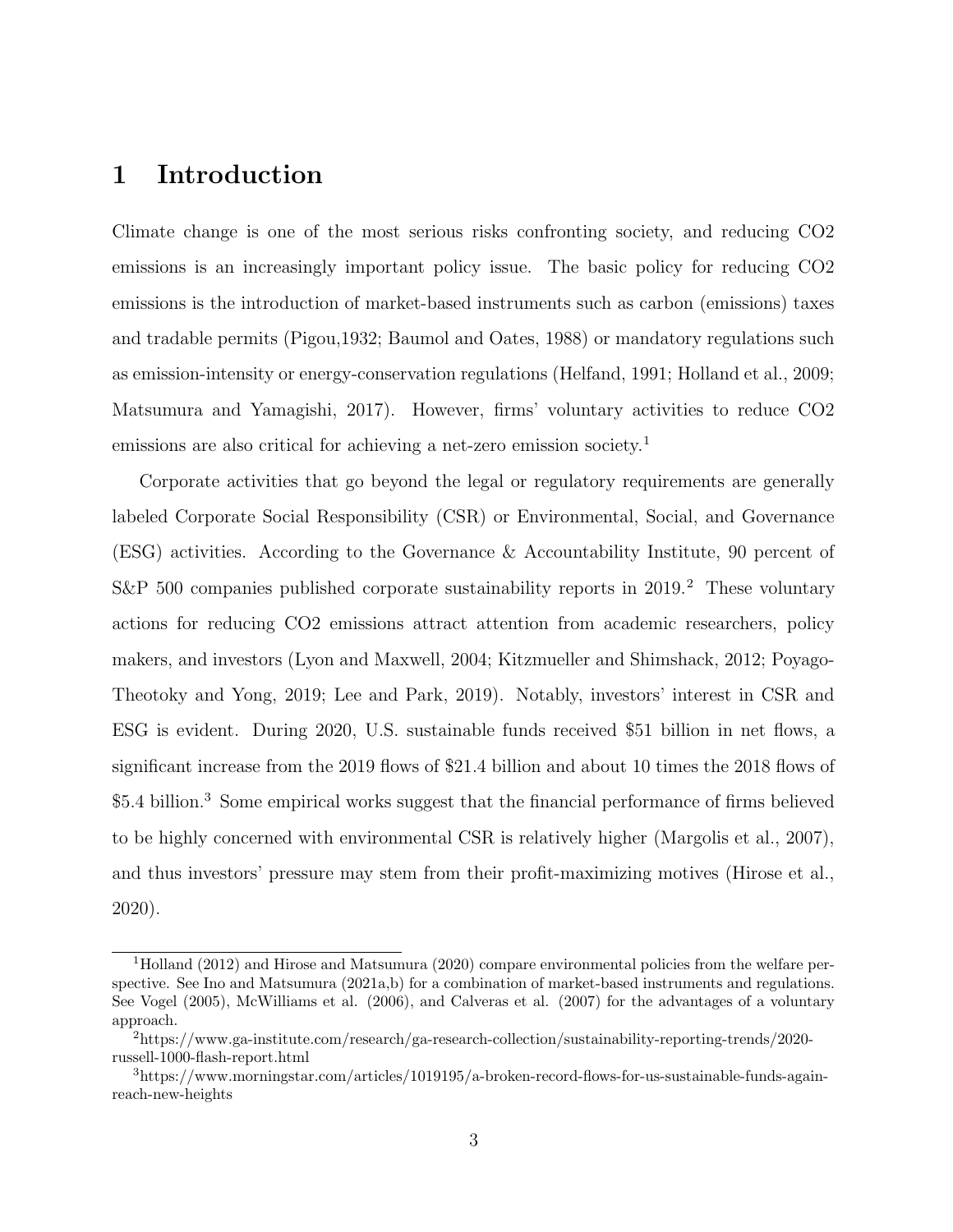Another distinct feature of recent financial markets is the high concentration of the investment industry. The growth of financial markets led the same set of institutional investors, such as Vanguard, BlackRock, State Street, and Fidelity, to hold substantial shares in major listed firms that compete in the same industries (common ownership).<sup>4</sup> If these firms are concerned about the interests of these common owners, then they are indirectly concerned about other firms' profits. Hence, they may deviate from profit-maximizing behavior.<sup>5</sup>

In this study, we investigate how common ownership affects voluntary emission restrictions and emission abatement investments (which we call environmental CSR). As Hirose et al. (2020) show, profit-maximizing firms may voluntarily commit to an effective upper limit of emissions to soften competition and raise prices. However, the effect of common ownership is ambiguous. On the one hand, an increase in common ownership softens competition and raises prices, and thus firms may lose their incentive to raise their prices by implementing voluntary emissions restrictions. On the other hand, an increase in common ownership internalizes the positive rivals' profit-raising effect of an environmental commitment. Therefore, it may increase the incentive for environmental CSR.

We show that the former effect dominates the latter effect and thus reduces the equilibrium abatement investment level under a high degree of common ownership. However, the latter effect can be stronger than the former effect if the degree of common ownership is small. Thus, common ownership may increase the equilibrium abatement investment. Our result suggests that a significant amount of common ownership harms environmental efficiency (increases the emissions per output), while a moderate amount of common ownership may be beneficial. We also show that the common ownership may or may not improve

<sup>4</sup>BlackRock, Vanguard, and State Street, the top three institutional investors, own more than 10% of the shares in listed firms globally and are often the largest stockholders in many listed firms (Nikkei Market News, 2018/10/24).

<sup>&</sup>lt;sup>5</sup>In addition, several firms in the same industry hold minor shares in each other (cross-shareholding); see Reynolds and Snapp (1986), Farrell and Shapiro (1990), and Gilo et al. (2006).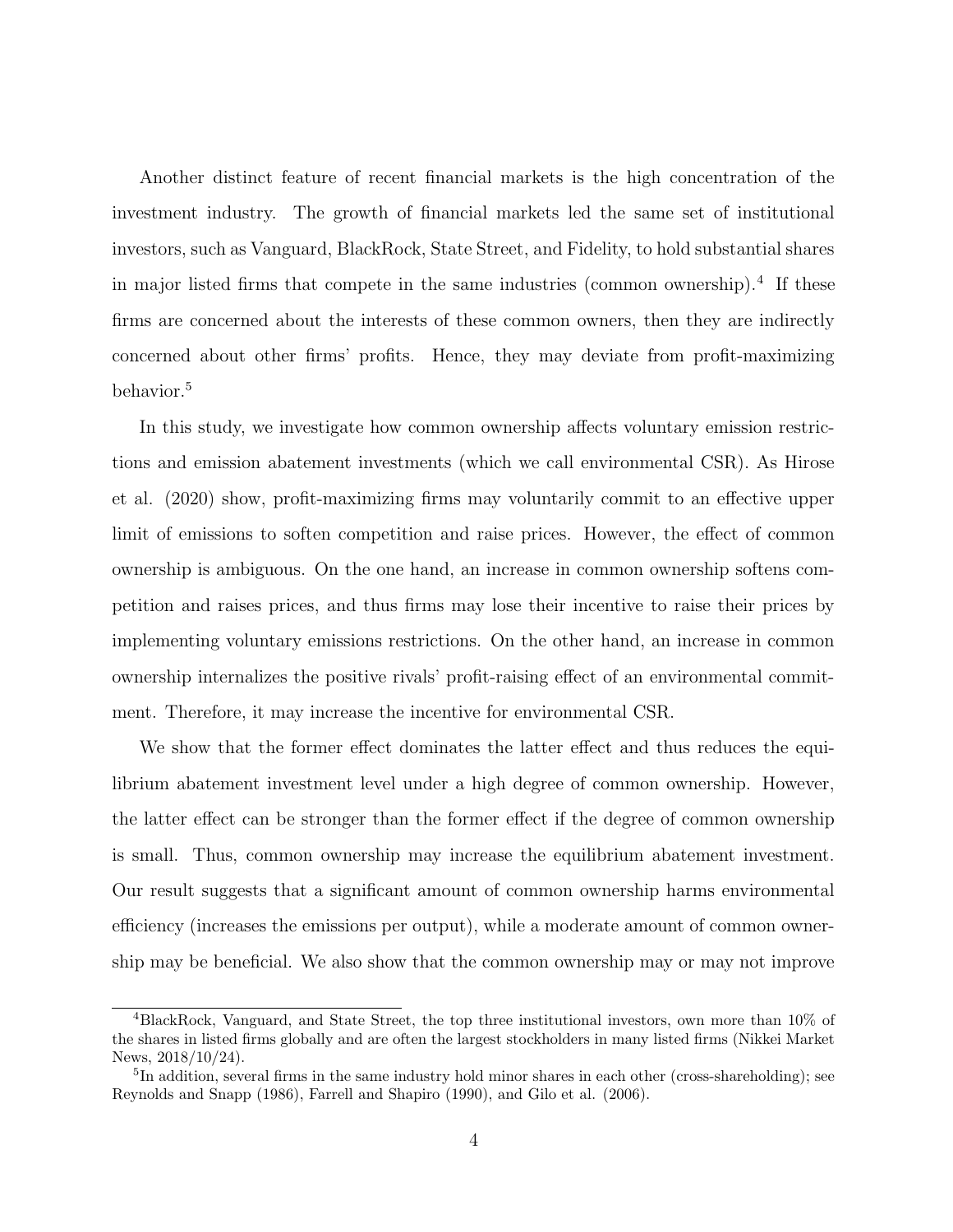welfare, depending on the social costs of emissions.

This study is related to the literature on voluntary activities and CSR. A seminal question is why firms voluntarily engage in CSR. If consumers reward firms for their environmental CSR, then firms increase the demand for their products and thereby earn higher profits (McWilliams and Siegel, 2001; Baron, 2008; and Liu et al., 2015). Graff Zivin and Small (2005) provide a model in which investors have preferences for both financial and social returns and can invest in firms that engage in CSR. If CSR and personal giving are imperfect substitutes, then a positive level of CSR is necessary to maximize shareholder value. Lambertini and Tampieri (2015) and Fukuda and Ouchida (2020) analyze models with firms having social concerns in their objective, in the context of strategic CSR developed by Baron (2001). As Maxwell et al. (2000) and Egorov and Harstad (2017) argue, firms can use CSR to avoid future government regulations or activist boycotts. Hirose et al. (2020) find that cooperative CSR through an industry association enhances CSR activities, and firms may even individually adopt CSR to relax market competition. In response to the high market concentration we see in the current financial market, we examine the effects of common ownership on CSR activities, which is not discussed in the literature.

Our study is also related to the growing literature on common ownership. This common, or overlapping, ownership among competing firms may affect their behavior and yield anticompetitive outcomes. Thus, common ownership is now a central issue in recent debates on antitrust policies. Some empirical studies show that it has a substantial effect on the strategic behavior of firms held by institutional stockholders.<sup>6</sup>

While common ownership softens competition in product or service markets and raises prices, partial ownership by common owners in the same industry may lead firms to internalize industry-wide externalities and improve welfare. López and Vives (2019) show a

 $6$ See Backus et al. (2019) for an example of the rise in common ownership in the U.S., and Schmalz (2018) for a review of empirical studies that suggests links between common ownership and firms' behavior. For antitrust concerns, see Elhauge (2016).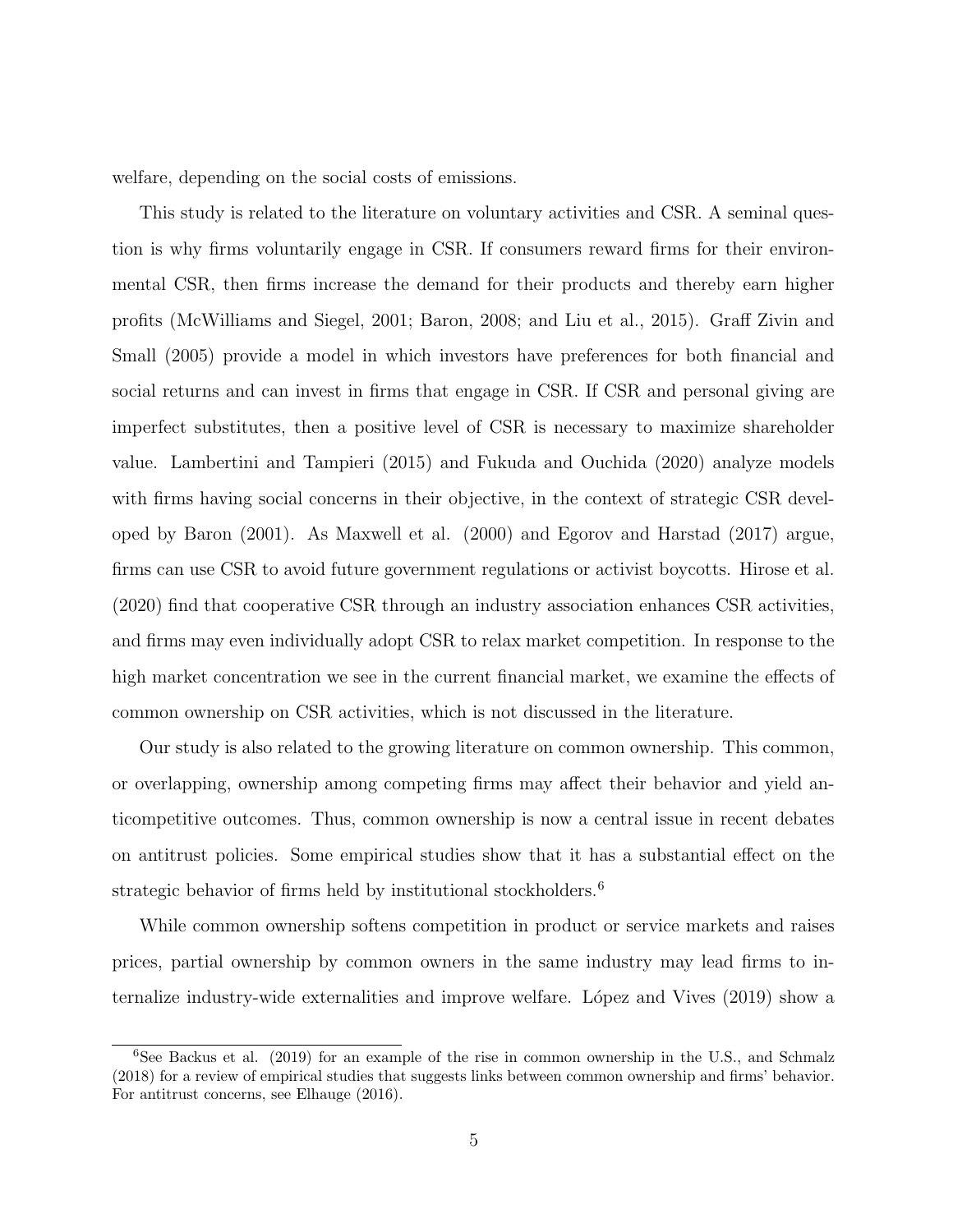possible inverted relationship between the degree of common ownership and welfare. Common ownership internalizes the positive externality of R&D. This welfare-improving effect may dominate the welfare-harming competition-reducing effect when the degree of common ownership is not too large. Sato and Matsumura (2020) investigate a free entry market and find that common ownership internalizes the business-stealing effect and thus moderate common ownership may improve welfare.<sup>7</sup> They also show that significant common ownership always reduces welfare. Chen et al. (2021) investigate a vertically related market. They demonstrate that common ownership mitigates the problem of double marginalization and this welfare-improving effect dominates the welfare-harming competition-reducing effect in the downstream market if the competition among downstream firms is weak. However, no study analyzes the relationship between common ownership and environmental CSR.

The rest of this paper is organized as follows. Section 2 presents the basic model. Section 3 provides the equilibrium analysis and welfare implications. Finally, Section 4 concludes the paper. We provide the proofs in the appendix.

#### 2 The Model

We formulate a duopoly model in which each firm  $i$   $(i = 1, 2)$  voluntary commits to an emissions cap of  $E_i$  and then chooses its price  $p_i$  in the product market. We assume a standard differentiated duopoly with linear demand (Dixit, 1979). The quasi–linear utility function of the representative consumer is  $U(q_i, q_j) = \alpha(q_i + q_j) - \beta(q_i^2 + 2\delta q_i q_j + q_j^2)$  $j^2/2+y,$ where y is the numeraire. The parameters  $\alpha$  and  $\beta$  are positive constants, and  $\delta \in (0,1)$ represents the degree of product differentiation, where a smaller  $\delta$  indicates a higher degree of product differentiation. Products are differentiated and the demand function is given as

$$
q_i = \frac{\alpha(1-\delta) - p_i + \delta p_j}{\beta(1-\delta^2)},\tag{1}
$$

<sup>7</sup>For a discussion on the business-stealing effect in free entry markets, see Mankiw and Whinston (1986).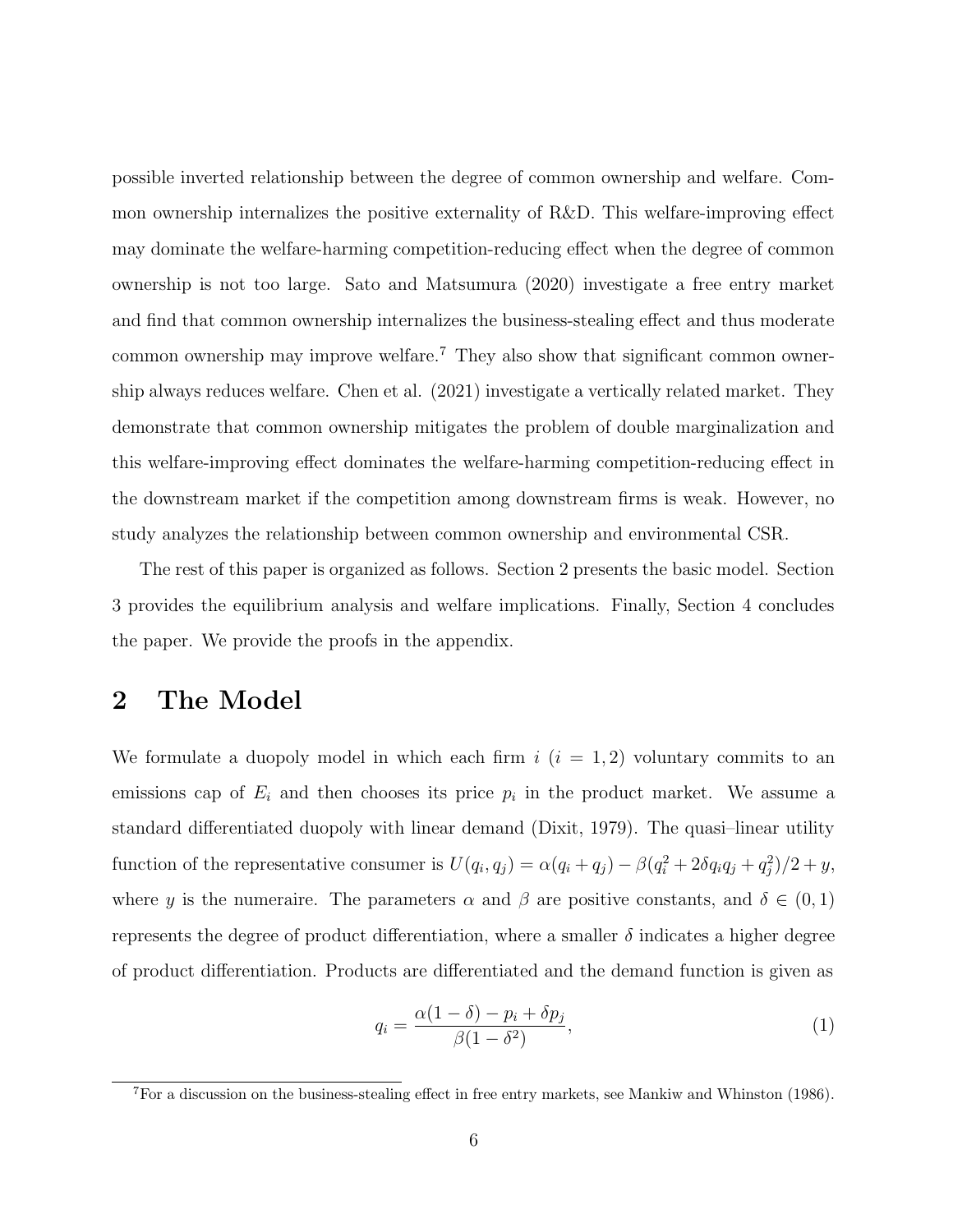where  $q_i$  is firm i's output and represents the degree of product differentiation. The output  $q_i$  generates emissions of  $hq_i$ . Firm i's emission  $e_i$  is  $hq_i - x_i$ , where  $x_i$  is firm i's emission abatement. To meet the commitment of the upper limit  $E_i$ , firm i engages in abatement activity  $x_i = \max\{0, hq_i - E_i\}$ . We consider that firms adopt environmental CSR if and only if the constraint is binding and the resulting abatement level is non-zero. The damage from emissions, D, is  $r(e_i + e_j)^2/2$ . The abatement cost is  $kx_i^2/2$ . We assume a constant marginal production cost and normalize it to zero.

Firm *i*'s profit  $\pi_i$  is  $\pi_i = p_i q_i - kx_i^2/2$ . As long as the commitment is binding (i.e.,  $x_i > 0$ ),  $\pi_i = p_i q_i - k(hq_i - E_i)^2/2$ . If the commitment is non-binding, then  $\pi_i = p_i q_i$ .

Following the recent theoretical literature on common ownership (López and Vives,  $2019$ , we assume that each firm i has the following objective function

$$
\psi_i = \pi_i + \lambda \pi_j,
$$

where  $\pi_i$  is firm *i*'s profit,  $\pi_j$  is its rival's profit, and  $\lambda$  is the degree of common ownership.<sup>8</sup>

#### 3 Analysis

We solve the game by backward induction. In the second stage, given  $E_i$  and  $E_j$ , each firm i chooses  $p_i$  independently. The first-order condition is<sup>9</sup>

$$
\frac{\partial \psi_i}{\partial p_i} = \frac{(1-\delta)\alpha - 2p_i + \delta p_j}{\beta(1-\delta^2)} + \frac{kh}{\beta(1-\delta^2)} \left( h \frac{\alpha(1-\delta) - p_i + \delta p_j}{\beta(1-\delta^2)} - E_i \right) + \lambda \left\{ \frac{\delta p_j}{\beta(1-\delta^2)} - \frac{kh\delta}{\beta(1-\delta^2)} \left( h \frac{\alpha(1-\delta) - p_j + \delta p_i}{\beta(1-\delta^2)} - E_j \right) \right\} = 0.
$$
\n(2)

From (2), we obtain the equilibrium prices  $p_i^S(E_i, E_j)$   $(i = 1, 2, i \neq j)$ , where superscript S denotes the second-stage equilibrium. We thus obtain  $x_i^S = h q_i(p_i^S, p_j^S) - E_i$ .

<sup>&</sup>lt;sup>8</sup>Prior studies also investigate this type of payoff interdependence in using a coefficient of cooperation model (Cyert and Degroot, 1973; Escrihuela-Villar, 2015) and relative-profit maximization model (Matsumura and Matsushima, 2012; Matsumura et al., 2013; Escrihuela-Villar and Gutiérrez-Hita, 2019; Hamamura, 2021).

<sup>&</sup>lt;sup>9</sup>Without common ownership (i.e., when  $\lambda = 0$ ), the constraint  $E_i \le e_i$  is binding in equilibrium (Hirose et al., 2020). This is true for  $\lambda \in (0,1)$ . Therefore, we need not consider the non-binding case.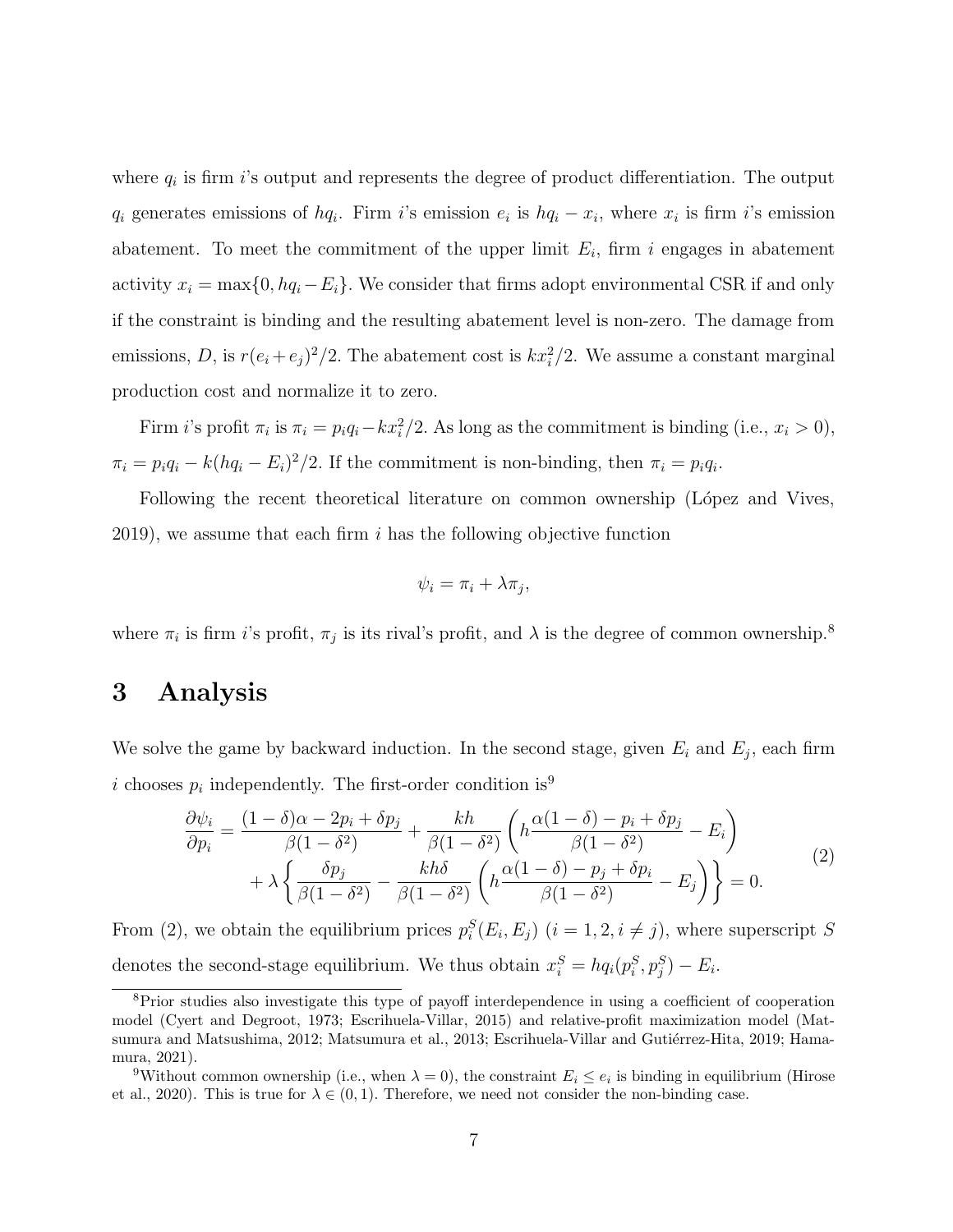Differentiating (2) leads to

$$
\frac{\partial p_i^S}{\partial E_i} = -\frac{\beta kh \left\{ \beta(1 - \delta^2)(2 - \lambda \delta^2 - \lambda)\delta + kh^2(1 - \lambda^2 \delta^2) \right\}}{\beta E_i} < 0, \n\frac{\partial p_j^S}{\partial E_i} = -\frac{\beta kh \left\{ \beta(1 - \delta^2)(4 - (1 + \lambda)^2 \delta^2) + 2\beta kh^2(2 - (1 + \lambda^2)\delta^2) + k^2h^4(1 - \lambda^2 \delta^2) \right\}}{\beta E_i} \n= -\frac{\beta kh \left\{ \beta(1 - \delta^2)(1 - \lambda)\delta + kh^2\delta(1 - \lambda^2 \delta^2) \right\}}{\beta E_i} < 0.
$$
\n(3)

In the first stage, each firm i chooses  $E_i$  independently. The first-order condition is

$$
\frac{\partial \psi_i}{\partial p_j} \frac{\partial p_j^S}{\partial E_i} + \frac{\partial \psi_i}{\partial E_i} = 0,
$$
\n(4)

where

$$
\frac{\partial \psi_i}{\partial p_j} = \frac{\delta p_i^S}{\beta (1 - \delta^2)} - \frac{k h \delta}{\beta (1 - \delta^2)} \left( h \frac{\alpha (1 - \delta) - p_j^S + \delta p_i^S}{\beta (1 - \delta^2)} - E_i \right) \n+ \lambda \left\{ \frac{(1 - \delta)\alpha - 2p_j^S + \delta p_i^S}{\beta (1 - \delta^2)} + \frac{k h}{\beta (1 - \delta^2)} \left( h \frac{\alpha (1 - \delta) - p_j^S + \delta p_i^S}{\beta (1 - \delta^2)} - E_i \right) \right\},
$$
\n
$$
\frac{\partial \psi_i}{\partial E_i} = k \left( h \frac{\alpha (1 - \delta) - p_i^S + \delta p_j^S}{\beta (1 - \delta^2)} - E_i \right).
$$

From (4), we obtain the equilibrium emissions cap,  $E<sup>F</sup>$  where superscript F denotes the first-stage equilibrium and we omit the subscript because  $E_i^F = E_j^F$ . We then have

$$
E^{F} = \frac{\alpha \left\{ kh(1 - \lambda \delta) - (1 - \lambda^{2})\delta(\partial p_{j}^{S}/\partial E_{i}) \right\}}{k \left\{ \beta(1 + \delta)(2 - \delta - \lambda \delta) - h(1 - \lambda^{2})\delta(\partial p_{j}^{S}/\partial E_{i}) \right\}}.
$$
\n(5)

Firms voluntary restrict their emissions for any  $\lambda \in [0,1)$ . That is, firms that have common ownership always adopt environmental CSR. From (5), we obtain the following Proposition. **Proposition 1** The equilibrium emissions level  $E^F$  is decreasing in  $\lambda$  if  $\lambda$  is sufficiently close to zero or one.

Proof See the Appendix.

A marginal increase in common ownership from  $\lambda = 0$  leads to more environmental CSR. However, we fail to derive a clear property on whether an increase in  $\lambda$  increases or decreases  $E^F$  for  $\lambda \in (0,1)$ . Here, we present some numerical results. Suppose that  $\alpha = 10, \beta = 2, k = 2$ , and  $h = 1$ . Figure 1 illustrates the region in which  $dE^F/d\lambda < 0$ .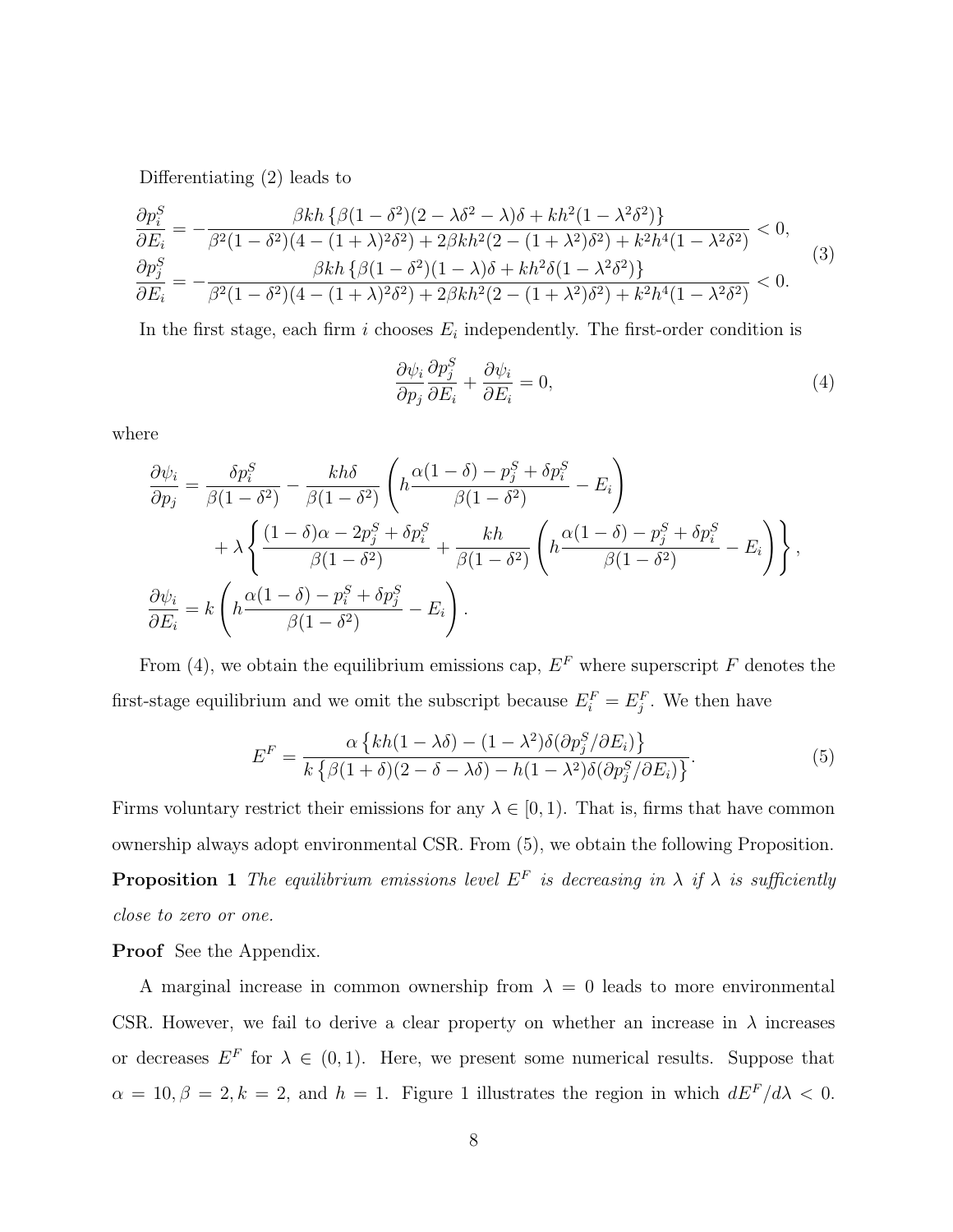Unless both  $\delta$  and  $\lambda$  are large, an increase in the degree of common ownership reduces the equilibrium emissions level. As in Figure 1, the region in which  $dE<sup>F</sup>/d\lambda < 0$  expands as h increases.



Figure 1:  $(\alpha = 10, \beta = 2, \text{ and } k = 2)$ 

Figure 1 illustrates that unless both  $\delta$  and  $\lambda$  are close to 1, an increase in  $\lambda$  (an increase in the degree of collusion) reduces emissions. There are two channels through which emissions decrease: a reduced output level or the increased emissions abatement investments. The increase in emissions abatement investments improves the emission efficiency (i.e., reduces the emissions per output), while the decrease in output does not.

We now take a close look at these two effects to understand the intuition behind this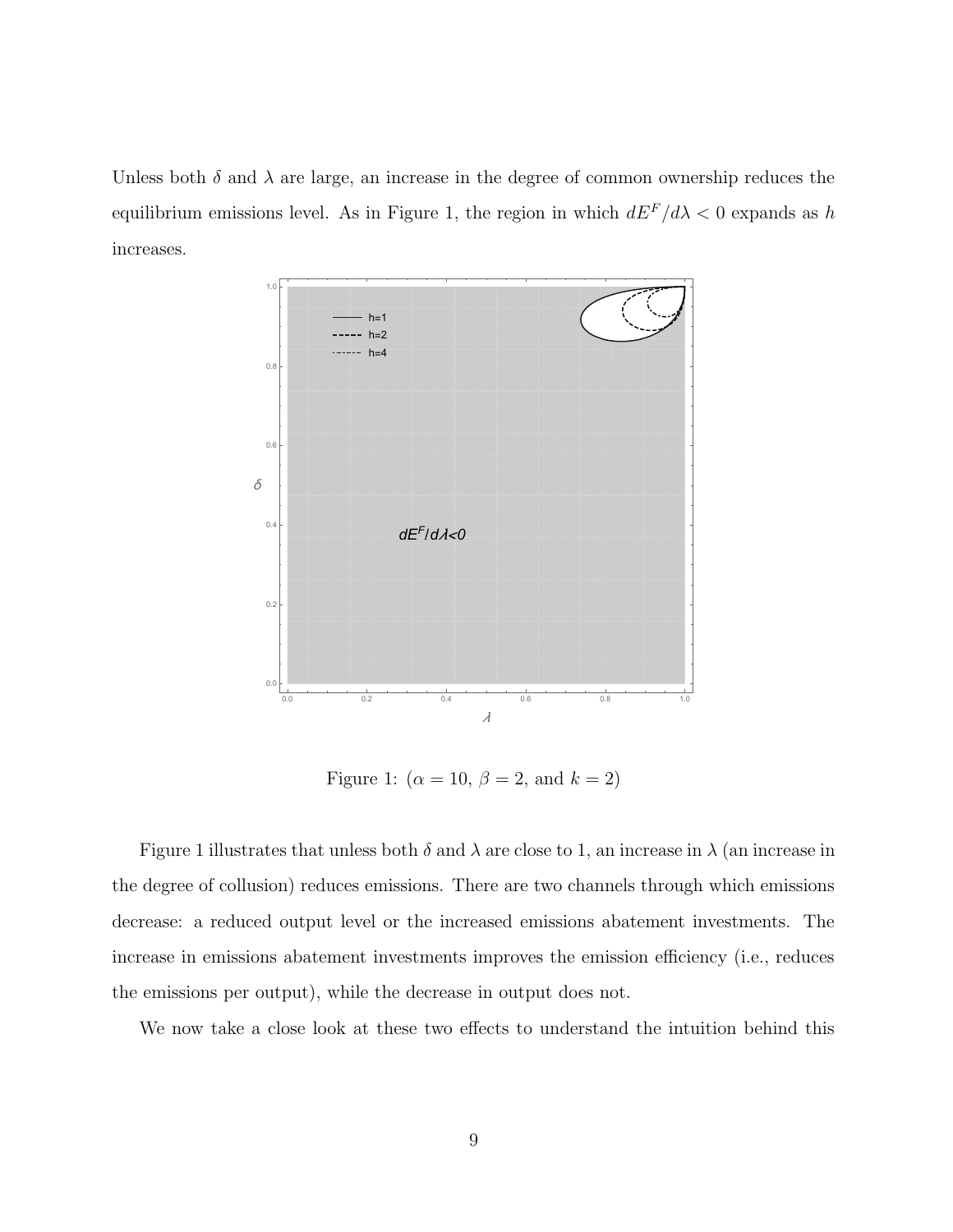result. From  $(2)$  and  $(5)$ , we obtain

$$
p^{F} = \frac{\alpha(\beta(1-\delta^{2}) - h\delta(1-\lambda^{2})(\partial p_{j}^{S}/\partial E_{i}))}{\beta(1+\delta)(2-\delta-\lambda\delta) - h\delta(1-\lambda^{2})\partial p_{j}^{S}/\partial E_{i})}.
$$
\n(6)

Substituting  $(6)$  into  $(1)$ , we obtain

$$
q^{F} = \frac{\alpha(1 - \delta\lambda)}{\beta(1 + \delta)(2 - \delta - \lambda\delta) - h\delta(1 - \lambda^{2})(\partial p_{j}^{S}/\partial E_{i})}.
$$
\n(7)

From (7), we derive the following Proposition.

#### **Proposition 2** The equilibrium output level  $q^F$  is decreasing in  $\lambda$ .

Proof See the Appendix.

Proposition 2 states that common ownership leads to a collusive output level, which reduces emission. As we state above, this result is natural and intuitive. Because of this effect, an increase in  $\lambda$  reduces the equilibrium emissions for wide range of parameter values. However, an increase in  $\lambda$  may increase the equilibrium emissions, implying that another effect can increase emissions. In other words, an increase in  $\lambda$  can reduce the resulting abatement investments.

We next discuss the relationship between  $\lambda$  and  $x^F$ . Using (5) and (7), we obtain

$$
x^{F} = \frac{\alpha \delta(\lambda^{2} - 1)(\partial p_{j}^{S}/\partial E_{i})}{k \left\{\beta(1 + \delta)(2 - \delta - \lambda \delta) - h\delta(1 - \lambda^{2})(\partial p_{j}^{S}/\partial E_{i})\right\}}.
$$
\n(8)

From (8), we derive the following proposition.

**Proposition 3** (i) The equilibrium abatement level  $x^F$  is decreasing in  $\lambda$  if  $\lambda \in (\frac{2-\delta-2\sqrt{1-\delta}}{\delta}, 1]$ . (*ii*)  $\left( dx^F/d\lambda \right) |_{\lambda=0} > 0$  *if*  $\delta > \frac{\sqrt{17}-1}{4} \approx 0.7807$ .

Proof See the Appendix.

Proposition 3 suggests that  $x^F$  may increase with  $\lambda$  if  $\lambda$  is small (close to zero), whereas  $x^F$  always decreases with  $\lambda$  if  $\lambda$  is large (close to one). In other words, a moderate degree of common ownership may accelerate emissions abatement activities but a significant degree of common ownership dampens these activities. We explain the intuition.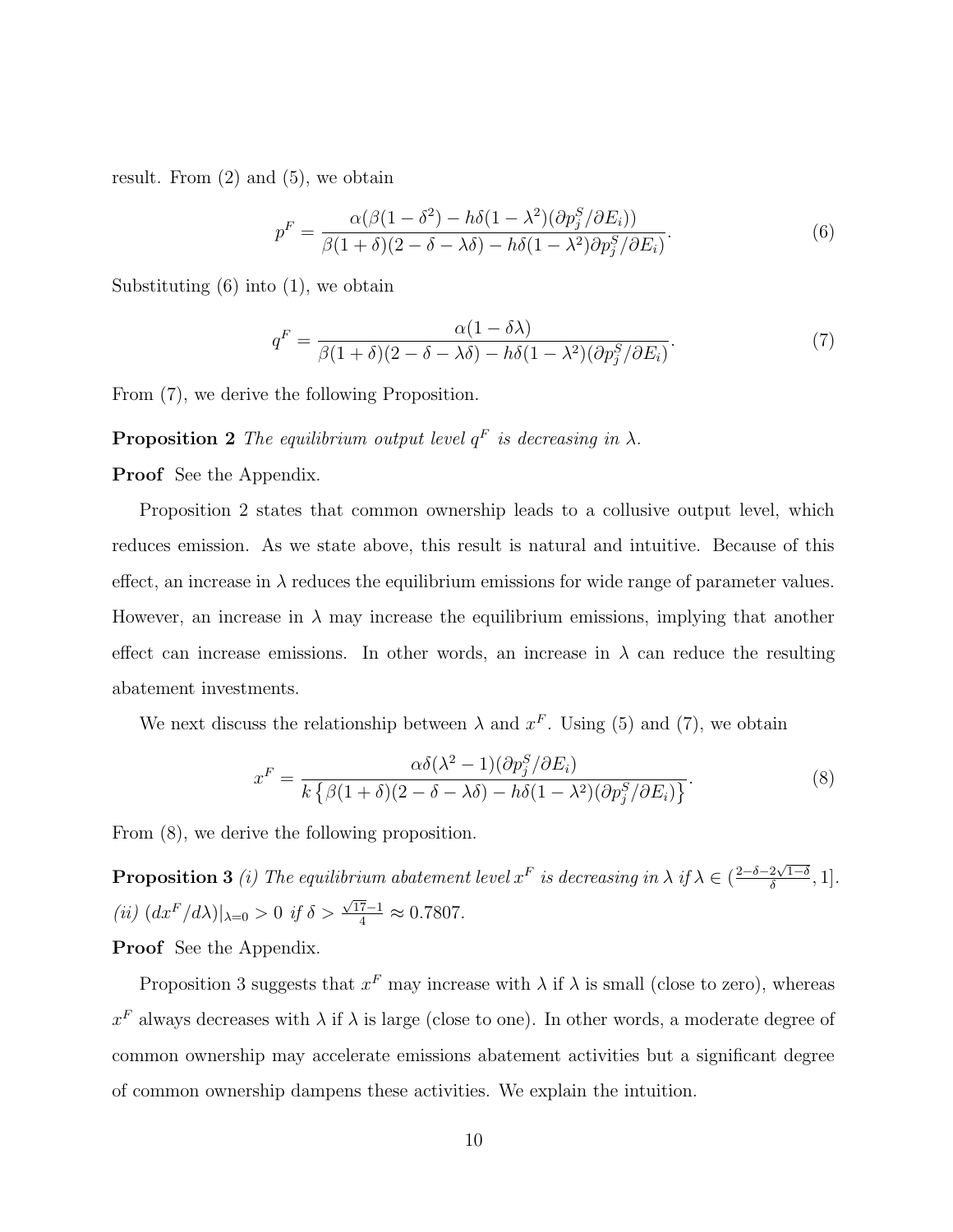An increase in emissions abatement investment by a firm's stricter environmental commitment (smaller  $E_i$ ) raises its marginal cost, which raises the prices for the focal firm and its rival through the strategic interaction in the product market. The increase in the equilibrium prices increases the profit for both the focal firm and its rival. Each firm is more concerned with the rival's profit when  $\lambda$  is larger, and thus an increase in  $\lambda$  may increase  $x^F$ , because a stricter commitment raises the rival's profit.

However, when  $\lambda$  is sufficiently large, firms can collude without committing to an emissions cap. Thus, when  $\lambda$  is sufficiently large, firms avoid stricter commitments that induce a larger  $x^F$  to save the abatement investment costs. Therefore,  $x^F$  is decreasing in  $\lambda$  when  $\lambda$  is large.

Similarly, when  $\delta$  is smaller (i.e., products are more differentiated), firms can more easily collude without committing to an emissions cap, and thus firms avoid stricter commitments that induce larger  $x^F$  to save the abatement investment costs. Therefore,  $x^F$  is always decreasing in  $\lambda$  when  $\delta$  is small.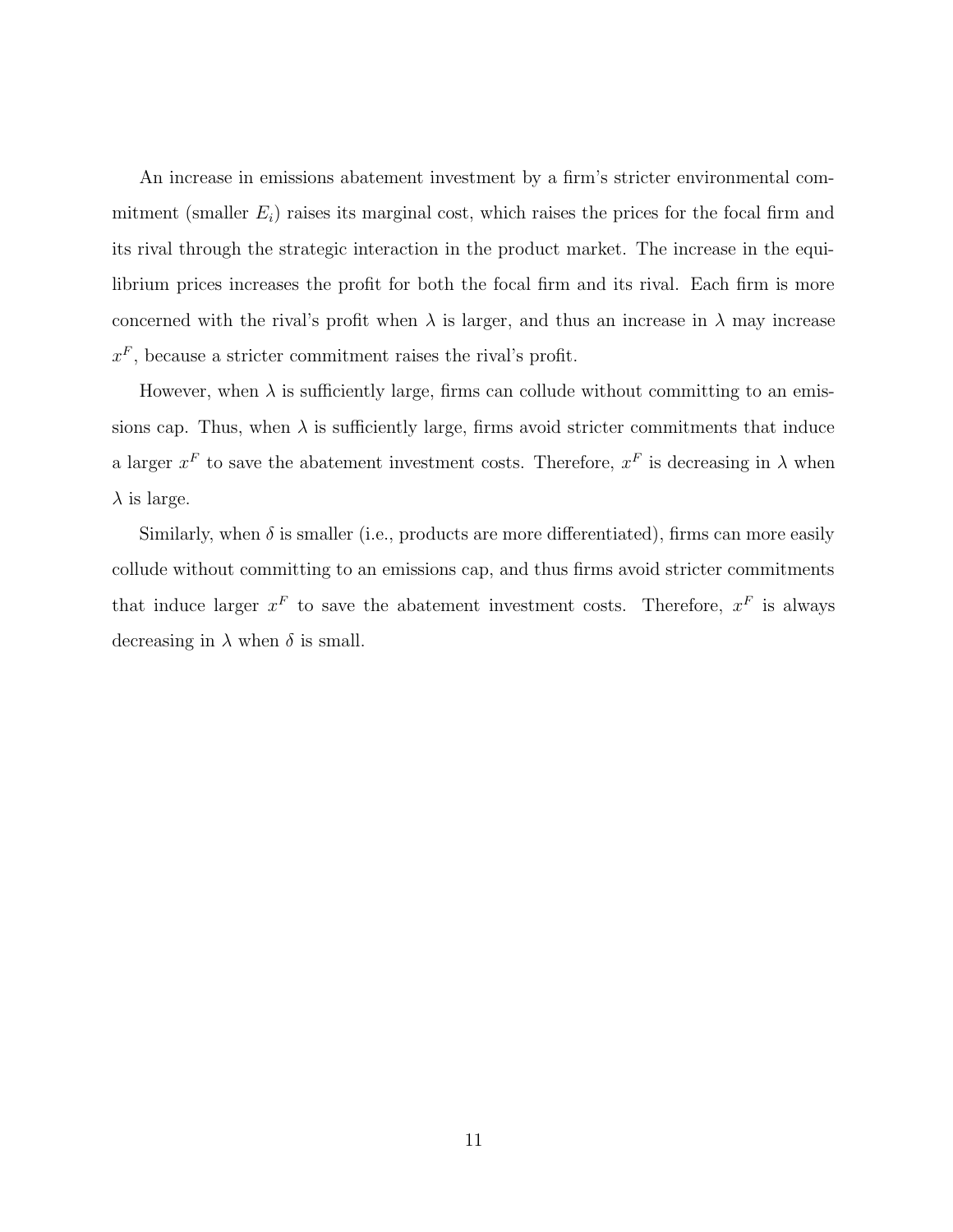

Figure 2:  $(\alpha = 10, \beta = 2, \text{ and } k = 2)$ 

Figure 2 illustrates the region in which  $dx^F/d\lambda > 0$ . When  $\lambda$  is small,  $dx^F/d\lambda > 0$ , unless  $\delta$  is small. However, the region in which  $dx^F/d\lambda > 0$  shrinks as  $\lambda$  increases, and the region disappears when  $\lambda$  is close to one. As Figure 1 suggests, the emissions level is decreasing in  $\lambda$  for most of the region, but Figure 2 suggests that this occurs because the output level decreases rather than due to an increase in environmental investment. Therefore, common ownership, especially a large degree of common ownership, is harmful for stimulating emissions abatement investments.

Finally, we discuss welfare implications. Welfare is consumer surplus plus the firms' profits minus damage due to emissions. In symmetric equilibrium, it equals

$$
W(\lambda) = 2\alpha q^F - \beta (1+\delta)(q^F)^2 - k(x^F)^2 - 2r(E^F)^2.
$$
\n(9)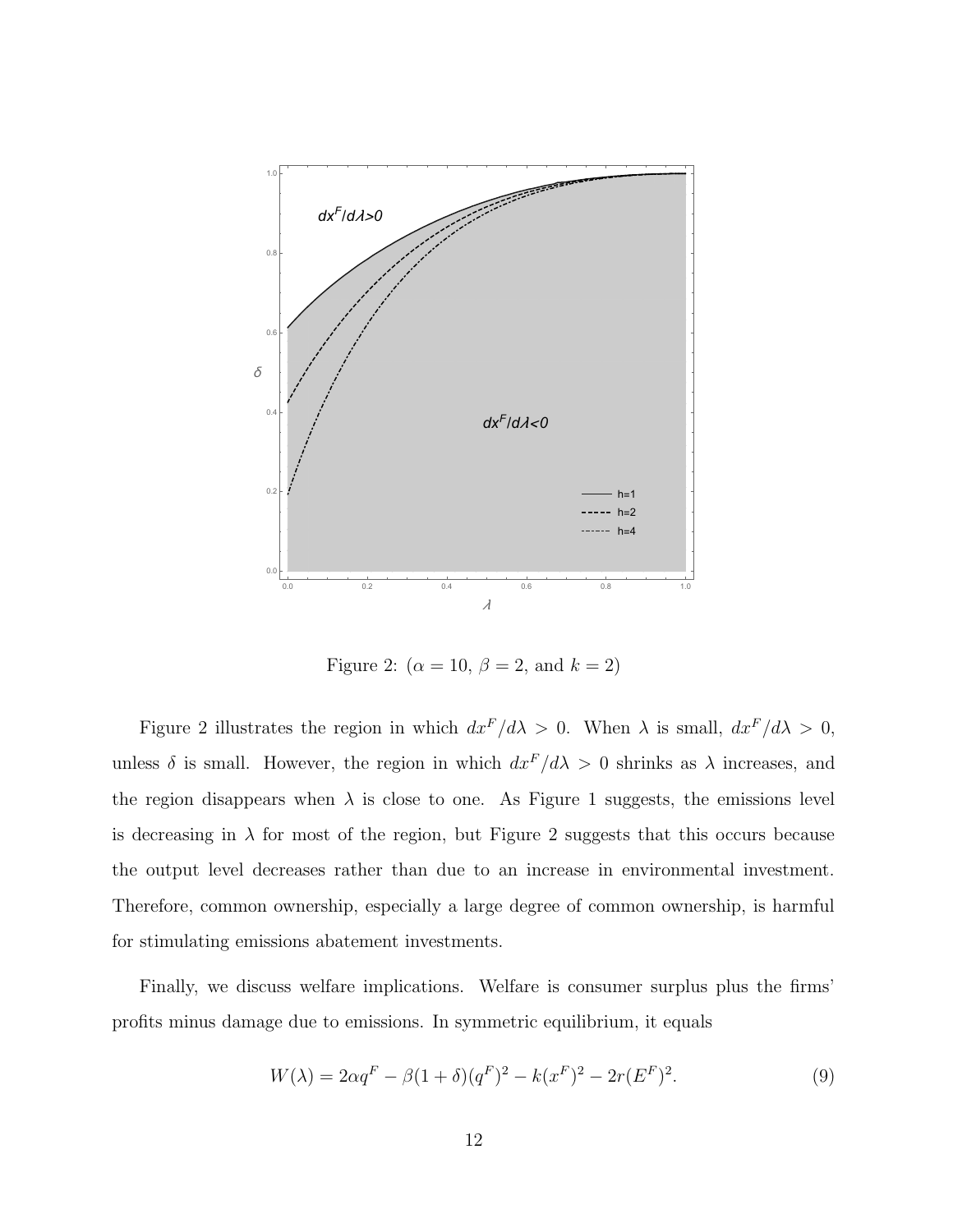Using numerical simulations, we show that whether an increase in  $\lambda$  improves welfare depends on the significance of the cost of social damage, measured by r (See Figure 3). Welfare is decreasing in  $\lambda$  when r is small because an increase in  $\lambda$  reduces consumer surplus significantly because output declines. However, when  $r$  is large, welfare can be nonmonotone.

We explain the intuition. An increase in  $\lambda$  reduces the production level, which also reduces emissions and improves welfare. This welfare-improving effect dominates the welfarereducing effect mentioned above when r is large. When  $\lambda$  is smaller and r is larger, this welfare-improving common ownership is more likely because the consumer-surplus-reducing effect is weaker and the welfare-improving effect of reducing emissions is stronger. Thus, the relationship between  $\lambda$  and welfare can be inverted-U shaped when r is large.



Figure 3:  $dW/d\lambda$  ( $\alpha = 10, \beta = 2, k = 2, h = 1, \text{ and } \delta = 6/10$ )

### 4 Concluding Remarks

In this study, we investigate how common ownership affects emissions levels when firms can use environmental CSR as a commitment device to soften competition. We show that the resulting emissions level is decreasing in the degree of common ownership under moderate conditions. However, an increase in the degree of common ownership reduces emissions abatement investment unless the degree of common ownership is small. Thus, common ownership, especially a significant degree of common ownership, dampens emissions abatement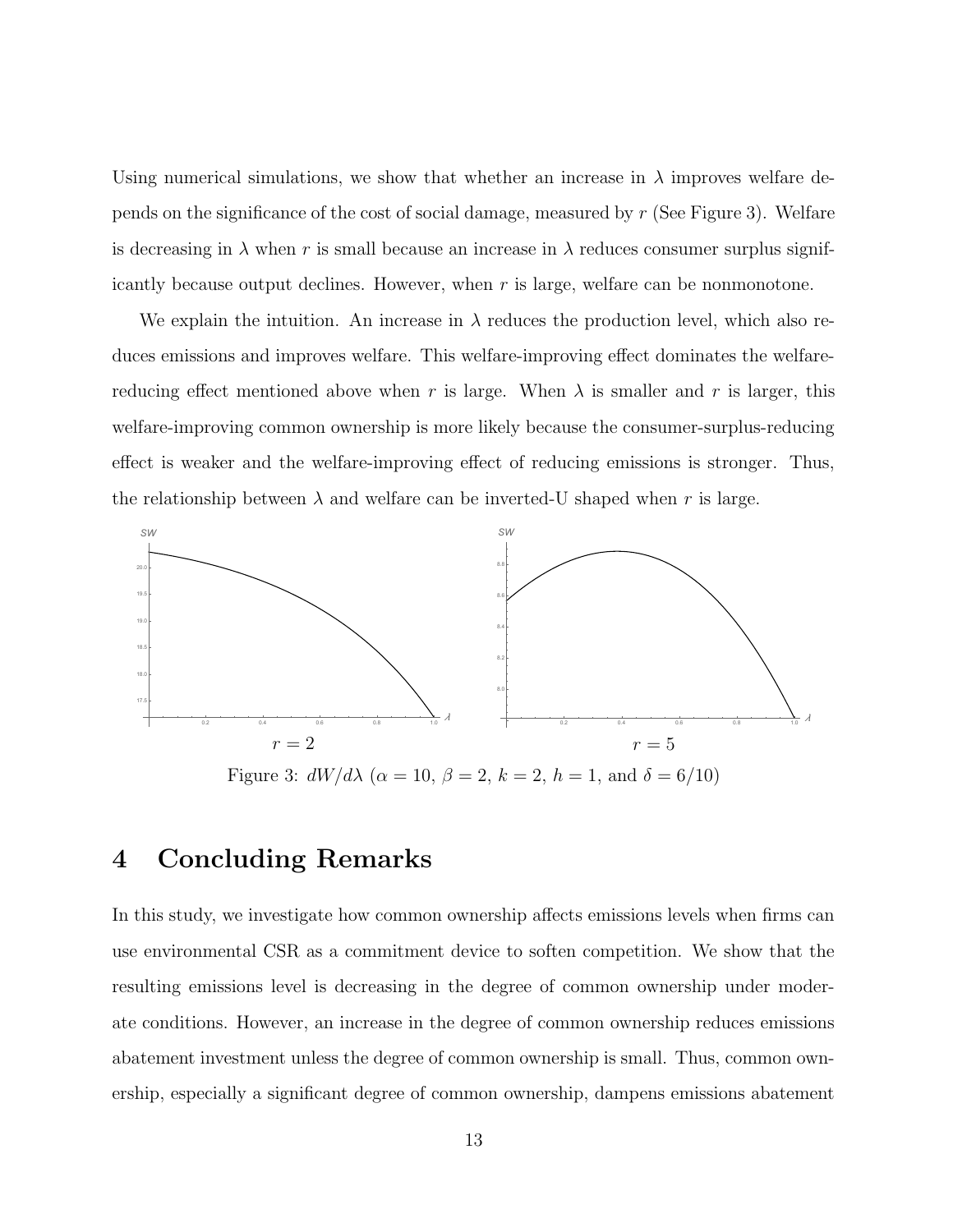investments. We can interpret the degree of common ownership as a measure of collusion in an industry. Thus, our results suggest that collusion in an industry reduces emissions mainly because collusion reduces output, not because collusion stimulates emissions abatement investments, especially when the collusion is strong.

In this study, we assume that firms are profit-maximizers and they adopt environmental CSR to increase their own profits. However, firms may do so for non-profit-related motivations. Extending our analysis in this direction remains for future research.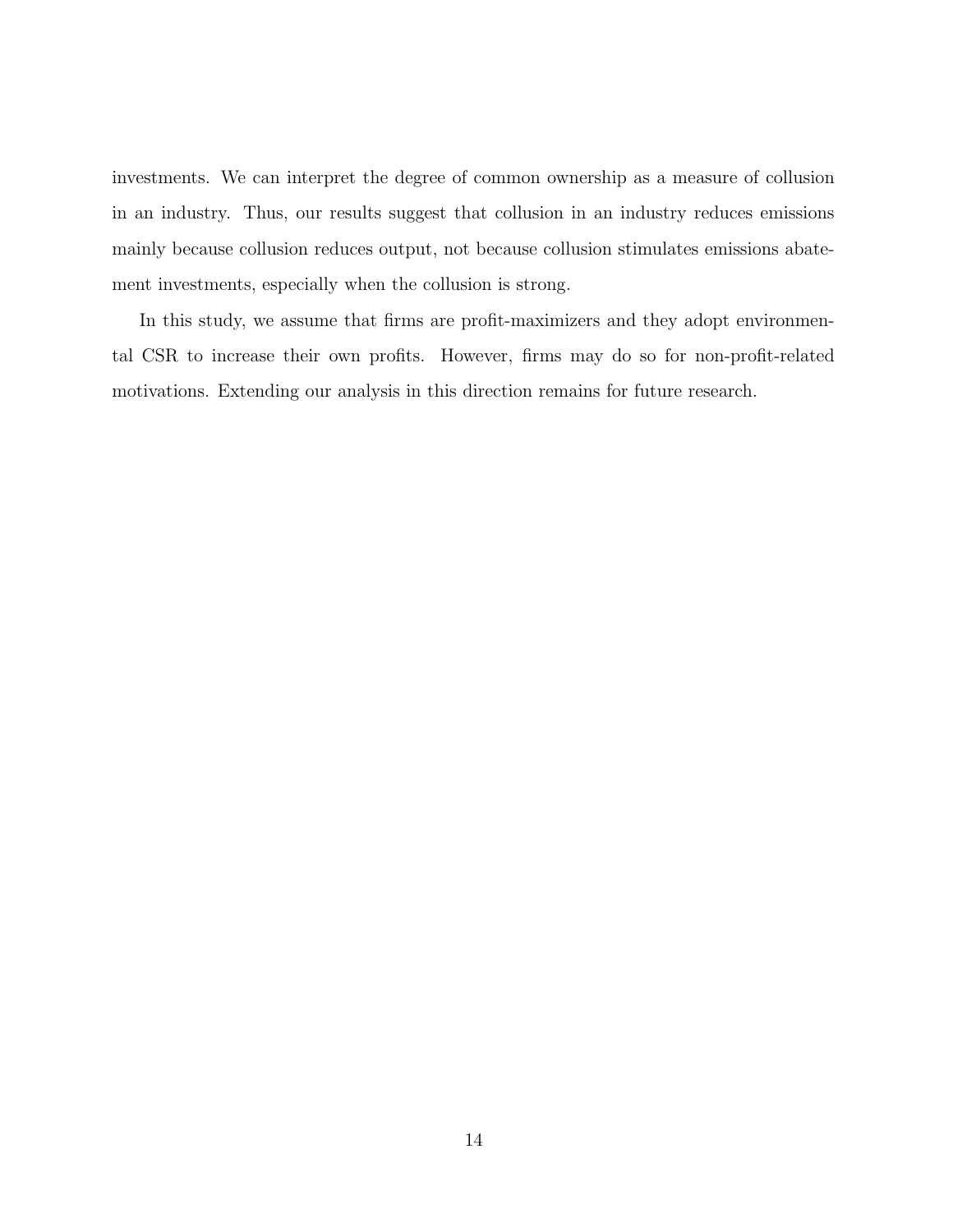## Appendix

# Proof of Proposition 1

We have

$$
\frac{\partial E^{F}}{\partial\lambda}\Big|_{\lambda=0}=-\frac{\alpha\delta h\left\{k^{4}h^{8}+\beta^{4}(1-\delta)^{2}(1+\delta)^{3}B_{1}+\beta^{3}kh^{2}(1+\delta)^{2}B_{2}+\beta^{2}k^{2}h^{4}B_{3}+\beta k^{3}h^{6}B_{4}\right\}}{\beta\left\{\beta^{2}\left(2+\delta-\delta^{2}\right)^{2}\left(2-\delta-\delta^{2}\right)+\beta kh^{2}\left(\delta^{4}-2\delta^{3}-7\delta^{2}+4\delta+8\right)+k^{2}h^{4}(2+\delta)\right\}^{2}},
$$

where

$$
B_1 = 16 - 24\delta + 14\delta^3 - 3\delta^4 - \delta^5 > 0,
$$
  
\n
$$
B_2 = 32 - 76\delta + 40\delta^2 + 35\delta^3 - 38\delta^4 + 4\delta^5 + 3\delta^6 > 0,
$$
  
\n
$$
B_3 = 24 - 6\delta - 38\delta^2 + 16\delta^3 + 19\delta^4 - 8\delta^5 - 3\delta^6 > 0,
$$
  
\n
$$
B_4 = 8 - \delta - 6\delta^2 + 2\delta^3 + \delta^4 > 0.
$$

Thus,

$$
\left. \frac{\partial E^F}{\partial \lambda} \right|_{\lambda=0} < 0,
$$

which implies that  $E^F$  is decreasing in  $\lambda$  if  $\lambda$  is sufficiently close to zero.

We also have

$$
\frac{\partial E^F}{\partial \lambda}\Big|_{\lambda=1}=-\frac{\alpha\delta h(kh^2+2\beta(1+\delta))}{4\beta(kh^2+2\beta(1-\delta))(1+\delta)^2}<0,
$$

which implies that  $E^F$  is decreasing in  $\lambda$  if  $\lambda$  is sufficiently close to one.

### Proof of Proposition 2

From (3), we obtain

$$
\frac{\partial^2 p_j^S}{\partial E_i \partial \lambda} = \frac{\beta k h \delta (1 - \delta^2) H(\lambda)}{\{\beta^2 (1 - \delta^2)(4 - (1 + \lambda)^2 \delta^2) + 2\beta k h^2 (2 - (1 + \lambda^2) \delta^2) + k^2 h^4 (1 - \lambda^2 \delta^2)\}}^2, \quad (10)
$$
\nwhere  $H(\lambda) = \beta^2 (1 - \delta^2)(4 - \delta^2(-\lambda^2 + 2\lambda + 3)) + 2\beta \gamma (1 - \delta^2) h^2 (\delta^2 \lambda^2 + \delta^2 \lambda + 2) + \gamma^2 h^4 (\delta^2 \lambda^2 + 2\delta^2 \lambda + 1) > 0.$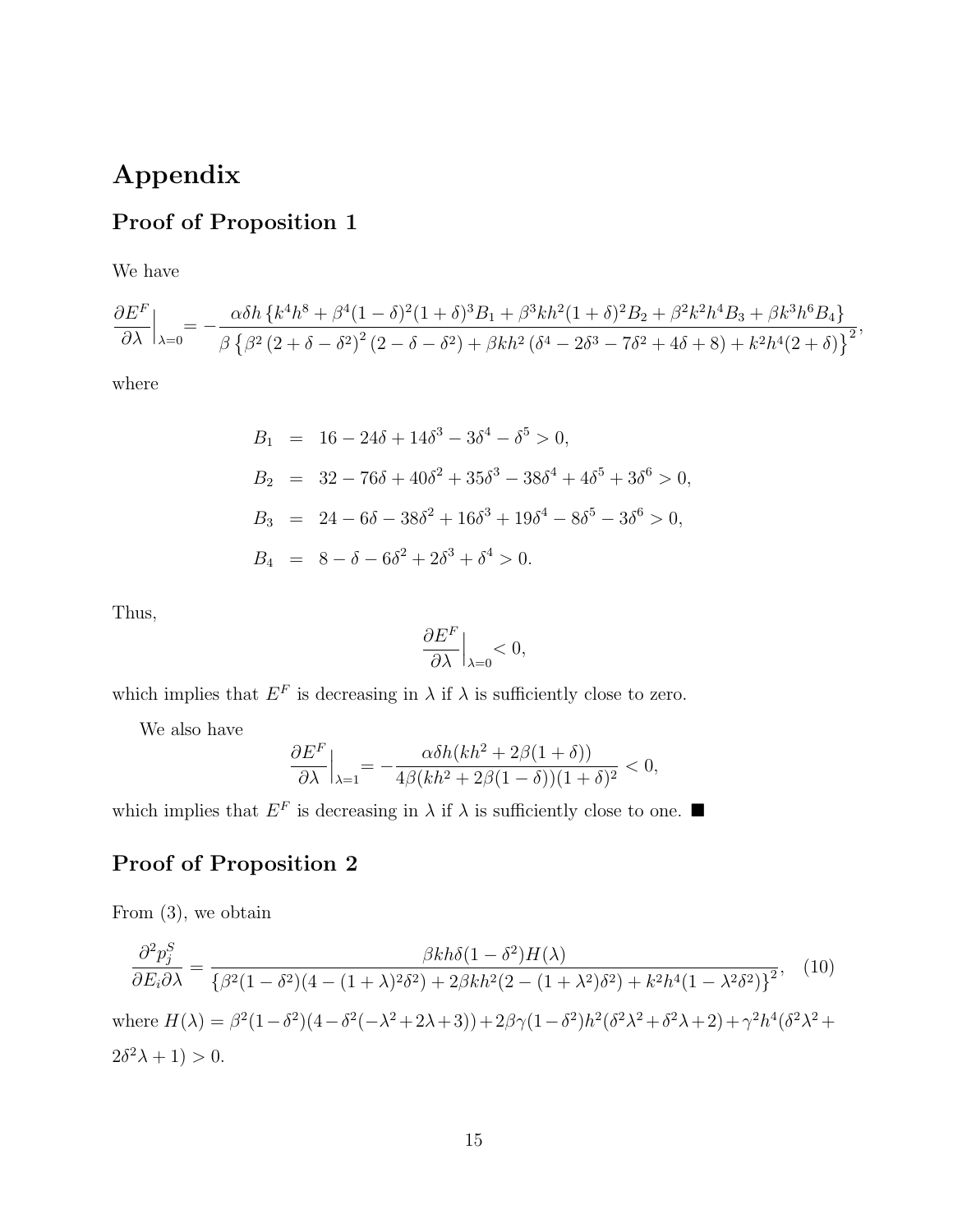Differentiating (7) yields

$$
\frac{\partial q^F}{\partial \lambda} = -\frac{\alpha \delta \left\{ \beta (1 - \delta^2) + h(2\lambda - \delta - \lambda^2 \delta)(\partial p_j^S / \partial E_i) - h(1 - \lambda^2)(1 - \lambda \delta) \left( \partial^2 p_j^S / \partial E_i \partial \lambda \right) \right\}}{\left\{ \beta (1 + \delta)(2 - \delta - \lambda \delta) - h \delta (1 - \lambda^2)(\partial p_j^S / \partial E_i) \right\}^2}.
$$
\n(11)

From  $(3)$  and  $(10)$ , the numerator in  $(11)$  is

$$
\frac{\beta F(\lambda)}{\left\{\beta^2(1-\delta^2)(4-(1+\lambda)^2\delta^2)+2\beta kh^2(2-(1+\lambda^2)\delta^2)+k^2h^4(1-\lambda^2\delta^2)\right\}^2},\qquad(12)
$$

where

$$
F(\lambda) = h^8 k^4 (1 - \delta \lambda)^4 (\delta \lambda + 1)^2 + \beta^4 (1 - \delta^2)^3 (4 - \delta^2 (\lambda + 1)^2)^2
$$
  
+  $\beta^3 (1 - \delta^2)^2 h^2 k F_1 + \beta^2 (1 - \delta^2) h^4 k^2 F_2 + \beta h^6 k^3 F_3$   

$$
F_1 = \delta^4 (1 + \lambda)^2 (7\lambda^2 - 2\lambda + 3) - \delta^3 (\lambda + 1)^2 (\lambda^2 + 2\lambda - 3)
$$
  
-  $4\delta^2 (2\lambda^3 + 5\lambda^2 + 4\lambda + 5) + 4\delta (3\lambda^2 - 2\lambda - 1) + 32 > 0,$   

$$
F_2 = \delta^6 \lambda^2 (\lambda + 1)^2 (\lambda^2 + 2\lambda - 3) - 2\delta^5 \lambda (\lambda + 1)^2 (\lambda^2 + \lambda - 1) - 3\delta^4 (\lambda^4 - 4\lambda^3 - 4\lambda^2 - 1)
$$
  
-  $2\delta^3 (\lambda^4 - 8\lambda^3 + 3\lambda^2 - 2\lambda - 2) - 2\delta^2 (4\lambda^3 + 9\lambda^2 + 2\lambda + 9)$   
+  $4\delta (3\lambda^2 - 4\lambda - 1) + 24 > 0,$   

$$
F_3 = \delta^6 \lambda^2 (2\lambda^4 + 3\lambda^2 - 2\lambda - 3) + \delta^5 \lambda (-4\lambda^4 + \lambda^3 - 8\lambda^2 + \lambda + 2)
$$
  
+  $\delta^4 (-5\lambda^4 + 4\lambda^3 + 8\lambda^2 + 1) + \delta^3 (-\lambda^4 + 16\lambda^3 - 4\lambda^2 + 4\lambda + 1) - \delta^2 (2\lambda^3 + 7\lambda^2 + 7)$   
+  $\delta (3\lambda^2 - 10\lambda - 1) + 8 > 0$   
for any  $\delta \in (0, 1)$ ,  $\lambda \in [0, 1]$ .

These imply Proposition 2. ■

### Proof of Proposition 3

(i) Differentiating (8) yields

$$
\frac{\partial x^F}{\partial \lambda} = -\frac{\alpha \beta \delta (1+\delta) \left\{ (2\lambda(\delta-2) + \delta + \delta \lambda^2)(\partial p_j^S / \partial E_i) + (1-\lambda^2)(2-\delta - \delta \lambda) \left( \partial^2 p_j^S / \partial E_i \partial \lambda \right) \right\}}{k \left\{ \beta (1+\delta)(2-\delta-\lambda \delta) - h \delta (1-\lambda^2)(\partial p_j^S / \partial E_i) \right\}^2}.
$$
\n(14)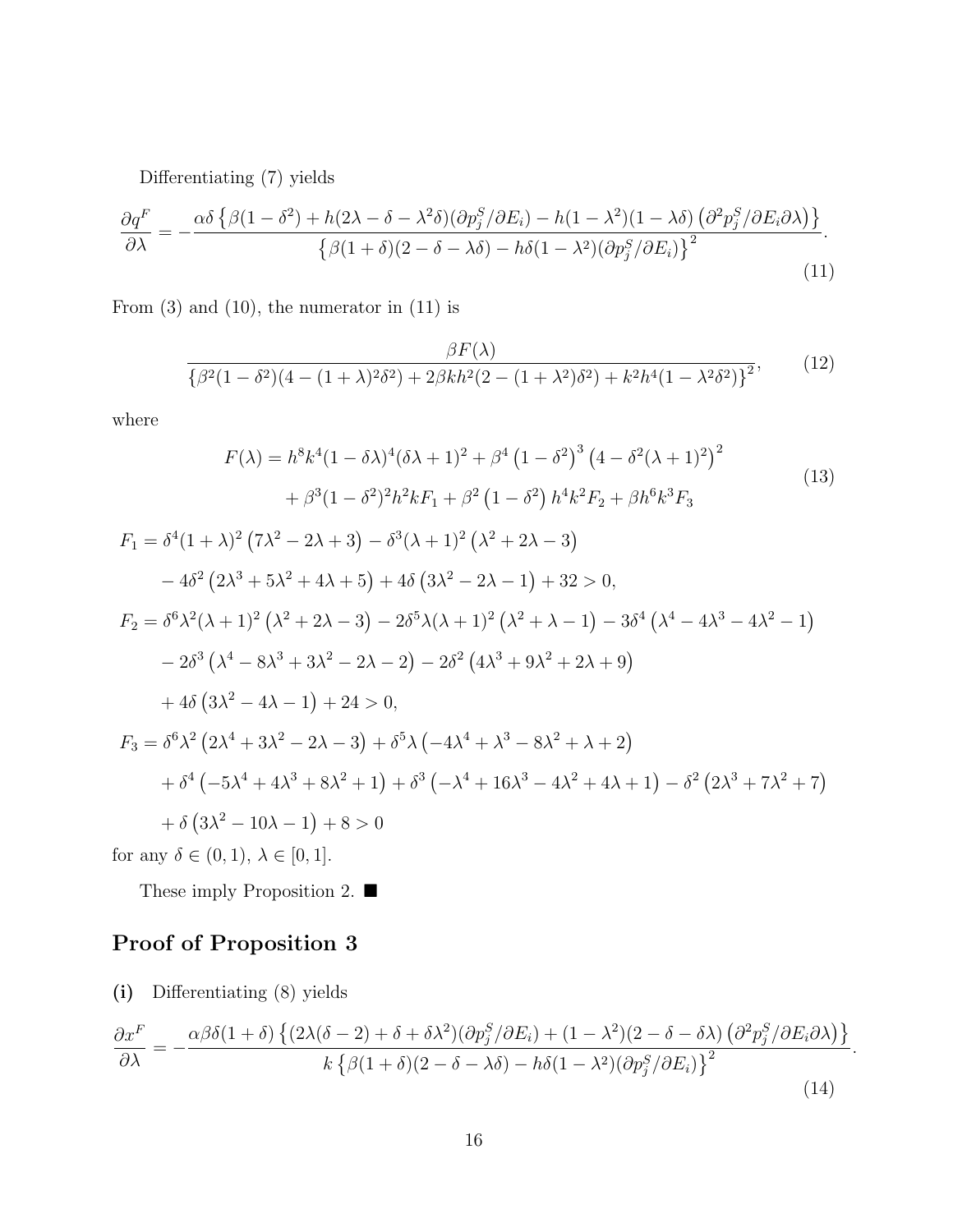Because  $\partial p_j^S / \partial E_i < 0$  and  $\partial^2 p_j^S / \partial E_i \partial \lambda > 0$ , we have

$$
\frac{\partial x^F}{\partial \lambda} < 0 \quad \text{if} \quad 2\lambda(\delta - 2) + \delta + \delta\lambda^2 < 0. \tag{15}
$$

Because  $2\lambda(\delta-2)+\delta+\delta\lambda^2 < 0$  if and only if  $\lambda \in (\frac{2-\delta-2\sqrt{1-\delta}}{\delta}, 1]$ , we obtain Proposition 3(i). ■

(ii) From (14),  
\n
$$
\frac{\partial x^F}{\partial \lambda}\Big|_{\lambda=0} = \frac{\alpha \beta \delta (1+\delta) \left\{-\delta \left(\partial p_j^S / \partial E_i\big|_{\lambda=0}\right) - (2-\delta) \left(\partial^2 p_j^S / \partial E_i \partial \lambda\big|_{\lambda=0}\right)\right\}}{k \left\{\beta (2-\delta) (1+\delta) - h \delta \left(\partial p_j^S / \partial E_i\big|_{\lambda=0}\right)\right\}^2}.
$$
\n(16)

If the numerator in (16) is positive, then  $(\partial x^F/\partial \lambda|_{\lambda=0}) > 0$ . Note that

$$
\frac{\partial p_j^S}{\partial E_i}\Big|_{\lambda=0} = -\frac{\beta kh\delta \left\{\beta(1-\delta^2) + kh^2\right\}}{\beta^2(1-\delta^2)(4-\delta^2) + 2\beta kh^2(2-\delta^2) + k^2h^4},
$$
  

$$
\frac{\partial^2 p_j^S}{\partial E_i \partial \lambda}\Big|_{\lambda=0} = \frac{\beta^2kh\delta(1-\delta^2)\{\beta^2(1-\delta^2)(4-3\delta^2) + 4\beta kh^2(1-\delta^2) + k^2h^4\}}{\{\beta^2(1-\delta^2)(4-\delta^2) + 2\beta kh^2(2-\delta^2) + k^2h^4\}^2}.
$$

We rewrite the numerator in (16) as

$$
\alpha \beta \delta \left\{ \frac{\beta k h \delta G(\delta)}{(\beta^2 (\delta^4 - 5\delta^2 + 4) + 2\beta k (2 - \delta^2) h^2 + k^2 h^4)^2} \right\},\
$$
  
where  $G(\delta) = \delta h^6 k^3 + 2\beta^3 (1 - \delta^2)^2 (-2\delta^3 + 3\delta^2 + 4\delta - 4) + 2\beta (-2\delta^3 + \delta^2 + 3\delta - 1) h^4 k^2 +$   
 $\beta^2 (7\delta^5 - 8\delta^4 - 19\delta^3 + 16\delta^2 + 12\delta - 8) h^2 k$ . Thus,  

$$
\frac{\partial x^F}{\partial \lambda} \Big|_{\lambda=0} \ge (\langle 0 \text{ if } G(\delta) \ge (\langle 0 \text{.}
$$

We now show a sufficient condition for  $G(\delta) > 0$ . For the second, third, and fifth terms in  $G(\delta)$ , we have

$$
\begin{cases}\n-2\delta^3 + 3\delta^2 + 4\delta - 4 > 0 \\
-2\delta^3 + \delta^2 + 3\delta - 1 > 0 \\
7\delta^5 - 8\delta^4 - 19\delta^3 + 16\delta^2 + 12\delta - 8 > 0\n\end{cases}\n\iff \begin{aligned}\n0.321 &\leq \delta < 1, \\
(\sqrt{17} - 1)/4 < \delta < 1,\n\end{aligned}
$$
\n
$$
(17)
$$

Thus, a sufficient condition for  $G(\delta) > 0$  is

$$
-2\delta^3 + 3\delta^2 + 4\delta - 4 > 0 \iff \delta > \frac{\sqrt{17} - 1}{4} \approx 0.780.
$$
 (18)

These imply Proposition 3(ii).  $\blacksquare$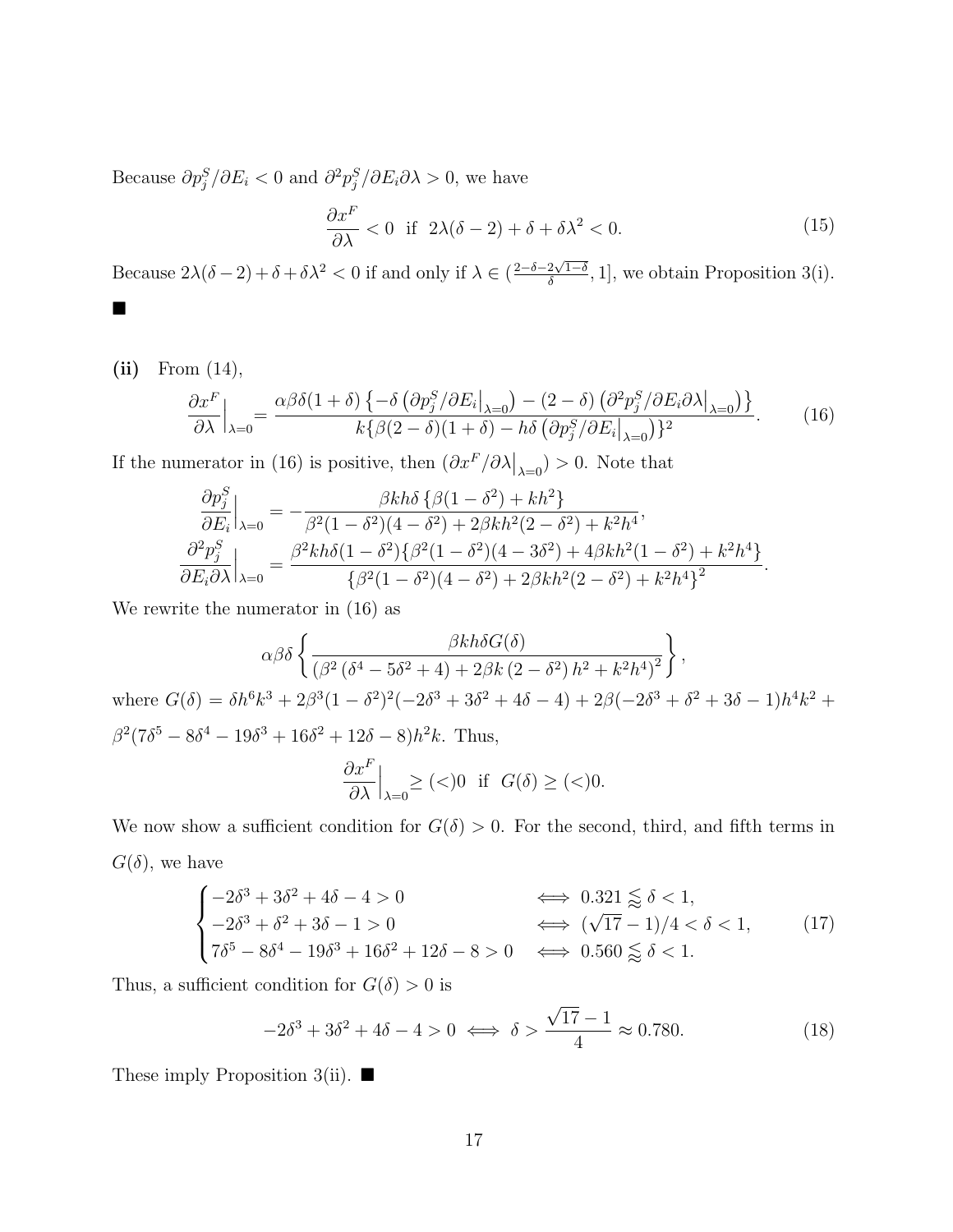## Acknowledgement

We thank Editage for English language editing. Any errors are our own.

# Declarations

Both authors declare no conflicts of interests and that there are no financial and personal relationships with other people or organizations that could inappropriately influence our work.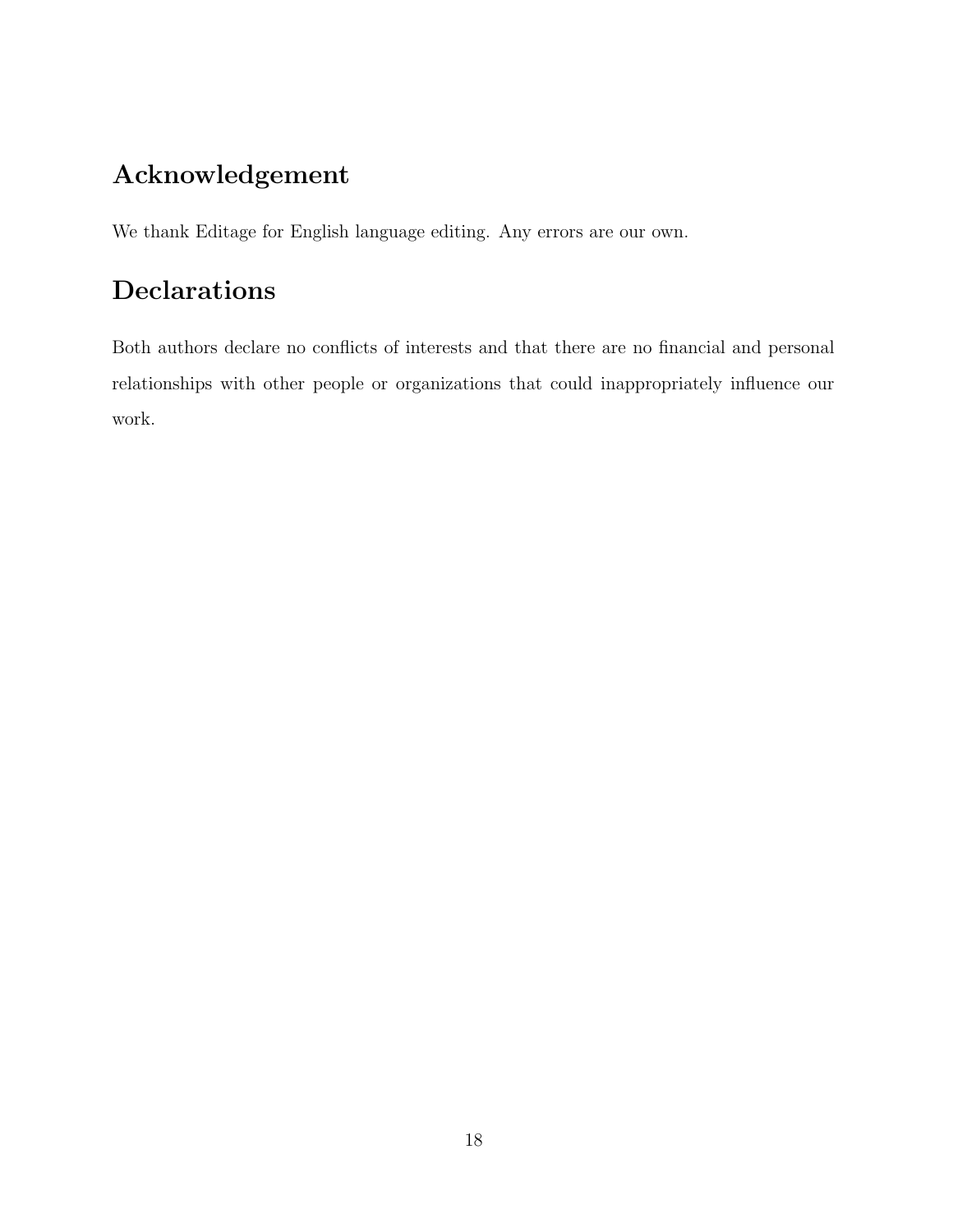#### References

- Backus, M., Conlon, C., Sinkinson, M., 2019. Common ownership in America: 1980–2017. NBER Working Paper No.25454.
- Baron, D.P., 2001. Private politics, corporate social responsibility, and integrated strategy. Journal of Economics and Management Strategy 10 (1), 7–45. https://doi.org/10.1111/j.1430-9134.2001.00007.x
- Baron, D.P., 2008. Managerial contracting and corporate social responsibility. Journal of Public Economics 92(1–2), 268–288. https://doi.org/10.1016/j.jpubeco.2007.05.008
- Baumol, W.J., Oates, W.E., 1988. The Theory of Environmental Policy (second edition), Cambridge University Press, Cambridge.
- Calveras, A., Ganuza, J.-J., Llobet, G., 2007. Regulation, corporate social responsibility and activism. Journal of Economics and Management Strategy 16(3), 719–740. https://doi.org/10.1111/j.1530-9134.2007.00155.x
- Chen, L., Matsumura, T., Zeng, C., 2021. Welfare consequence of common ownership in a vertically related market. Journal of Industrial Economics, forthcoming.
- Cyert, R.M. and Degroot, M.H., 1973. An analysis of cooperation and learning in a duopoly context. American Economic Review 63(1), 24–37.
- Dixit, A.K., 1979. A model of duopoly suggestion a theory of entry barriers. Bell Journal of Economics 10(1), 20–32.
- Egorov, G., Harstad, B., 2017. Private politics and public regulation. Review of Economic Studies 84(4), 1652–1682. https://doi.org/10.1093/restud/rdx009
- Elhauge, E., 2016. Horizontal shareholding. Harvard Law Review 129, 1267–1317.
- Escrihuela-Villar, M., 2015. A note on the equivalence of the conjectural variations solution and the coefficient of cooperation. B.E. Journal of Theoretical Economics 15(2), 473– 480. https://doi.org/10.1515/bejte-2014-0094
- Escrihuela-Villar, M. Gutiérrez-Hita, C., 2019. On competition and welfare enhancing policies in a mixed oligopoly. Journal of Economics 126(3), 259–274. https://doi.org/10.1007/s00712-018-0616-2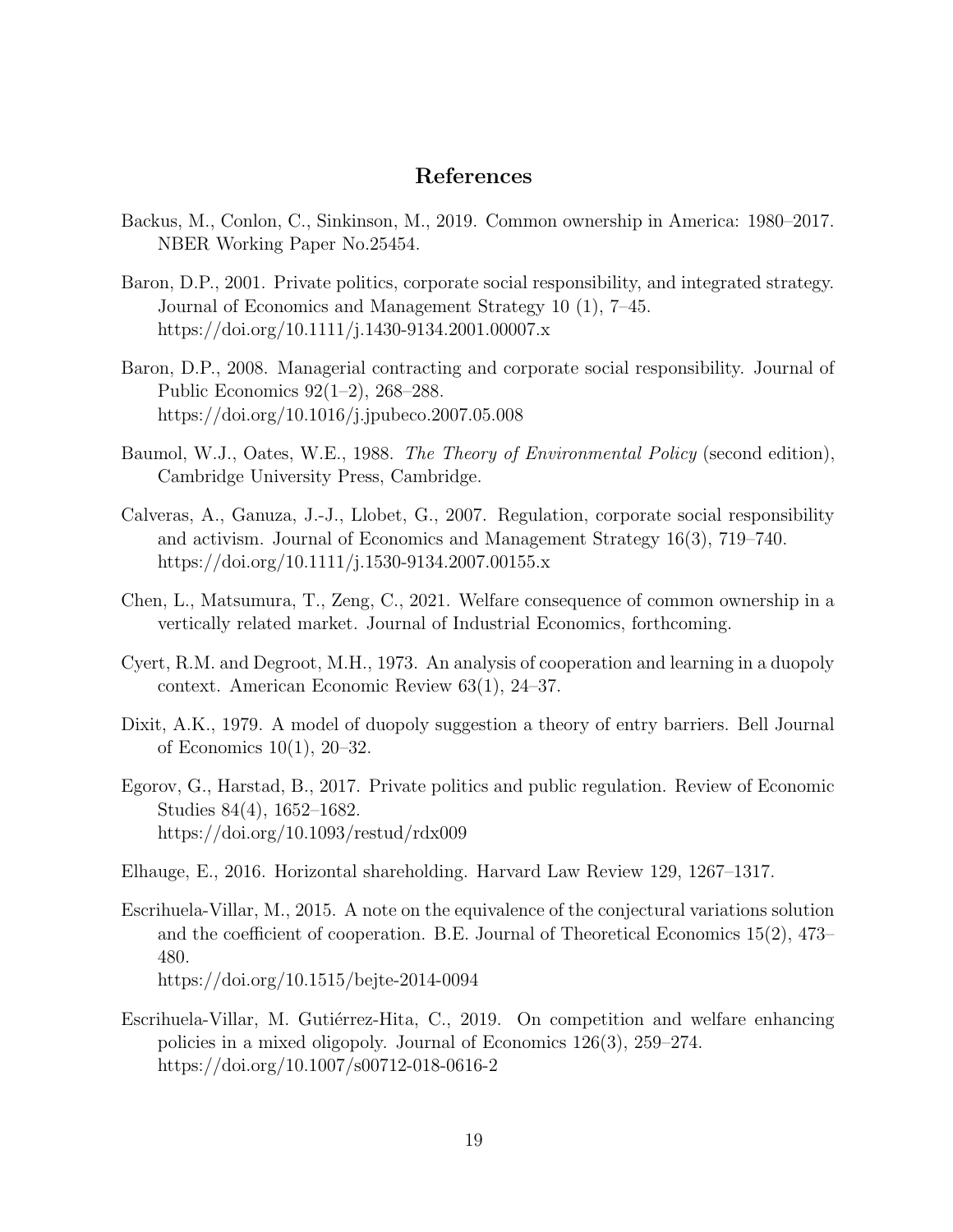- Farrell, J., Shapiro, C., 1990. Asset ownership and market structure in oligopoly. RAND Journal of Economics 21(2), 275–292. https://doi.org/10.2307/2555424
- Fukuda, K., Ouchida, Y., 2020. Corporate social responsibility (CSR) and the environment: Does CSR increase emissions? Energy Economics 92, 104933. https://doi.org/10.1016/j.eneco.2020.104933
- Gilo, D., Moshe, Y., Spiegel, Y., 2006. Partial cross ownership and tacit collusion. Rand Journal of Economics 37(1), 81–99. https://www.jstor.org/stable/25046228
- Graff Zivin, J., Small, A., 2005. A Modigliani-Miller theory of altruistic corporate social responsibility. B.E. Journal of Economic Analysis and Policy 5, 1–19. https://doi.org/10.1515/1538-0653.1369
- Hamamura, J., 2021. What level do disadvantaged firms weight rivals' profits in relative performance evaluations under quantity competition? Managerial and Decision Economics 42(2), 493–501. https://doi.org/10.1002/mde.3249
- Helfand, G., 1991. Standards versus standards: The effect of different pollution restrictions. American Economic Review 81(3), 622–634. https://www.jstor.org/stable/2006524
- Hirose, K., Matsumura, T., 2020. A Comparison between emission intensity and emission cap regulations. Energy Policy 137, 111115. https://doi.org/10.1016/j.enpol.2019.111115
- Hirose, K., Lee, S.H., Matsumura, T., 2020. Noncooperative and cooperative environmental corporate social responsibility. Journal of Institutional and Theoretical Economics 176(3), 549–571. https://dpi.org/10.1628/jite-2020-0035
- Holland, S.P., 2012. Emissions taxes versus intensity standards: Second-best environmental policies with incomplete regulation. Journal of Environmental Economics and Management 63(3), 375–387. https://doi.org/10.1016/j.jeem.2011.12.002
- Holland, S.P., Hughes, J.E., Knittel, C.R., 2009. Greenhouse gas reductions under low carbon fuel standards? American Economic Journal: Economic Policy 1(1), 106–146. https://doi.org/10.1257/pol.1.1.106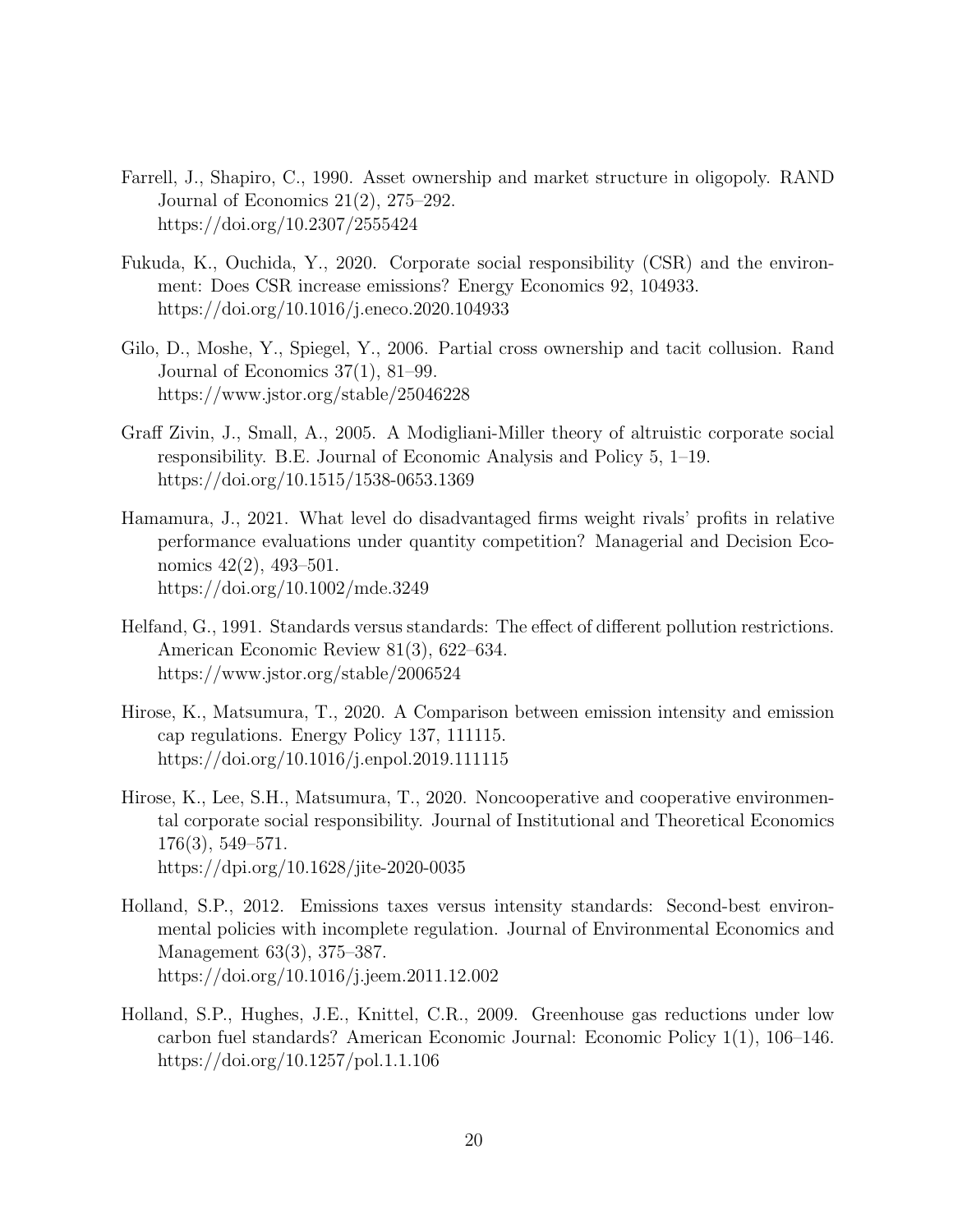- Ino, H., Matsumura, T., 2021a. Optimality of emission pricing policies based on emission intensity targets under imperfect competition. Energy Economics 98, 105238. https://doi.org/10.1016/j.eneco.2021.105238
- Ino, H., Matsumura, T., 2021b. Promoting green or restricting gray? An analysis of green portfolio standards. Economics Letters 198, 109650. https://doi.org/10.1016/j.econlet.2020.109650
- Kitzmueller, M., Shimshack, J., 2012. Economic Perspectives on Corporate Social Responsibility. Journal of Economic Literature, 50 (1), 51–84. https://doi.org/10.1257/jel.50.1.51
- Lambertini, L., Tampieri, A., 2015. Incentives, performance and desirability of socially responsible firms in a Cournot oligopoly. Economic Modelling 50, 40–48. https://doi.org/10.1016/j.econmod.2015.05.016
- Lee, S.H., Park, C., 2019. Eco-Firms and the sequential adoption of environmental corporate social responsibility in the managerial delegation. B.E. Journal of Theoretical Economics 19(1), 1–9. https://doi.org/10.1515/bejte-2017-0043
- Liu, C.C., Wang, L.F.S., Lee, S.H., 2015. Strategic environmental corporate social responsibility in a differentiated duopoly market. Economics Letters 129, 108–111. https://doi.org/10.1016/j.econlet.2015.02.027
- López, A.L., Vives, X., 2019. Overlapping ownership, R&D spillovers, and antitrust policy. Journal of Political Economy 127(5), 2394–2437. https://doi.org/10.1086/701811
- Lyon, T.P., Maxwell, J.W., 2004. Corporate Environmentalism and Public Policy. Cambridge University Press, Cambridge, UK.
- Margolis, J.D., Elfenbein, H.A., Walsh, J.P., 2007. Does it pay to be good? A meta-analysis and redirection of research on the relationship between corporate social and financial performance. Unpublished Working Paper, Ross School of Business, University of Michigan.
- Mankiw N.G., Whinston, M.D., 1986. Free entry and social inefficiency. RAND Journal of Economics 17(1), 48–58.
- Matsumura, T., Matsushima, N., 2012. Competitiveness and stability of collusive behavior. Bulletin of Economic Research 64(s1), s22–s31. https://doi.org/10.1111/j.1467-8586.2012.00439.x